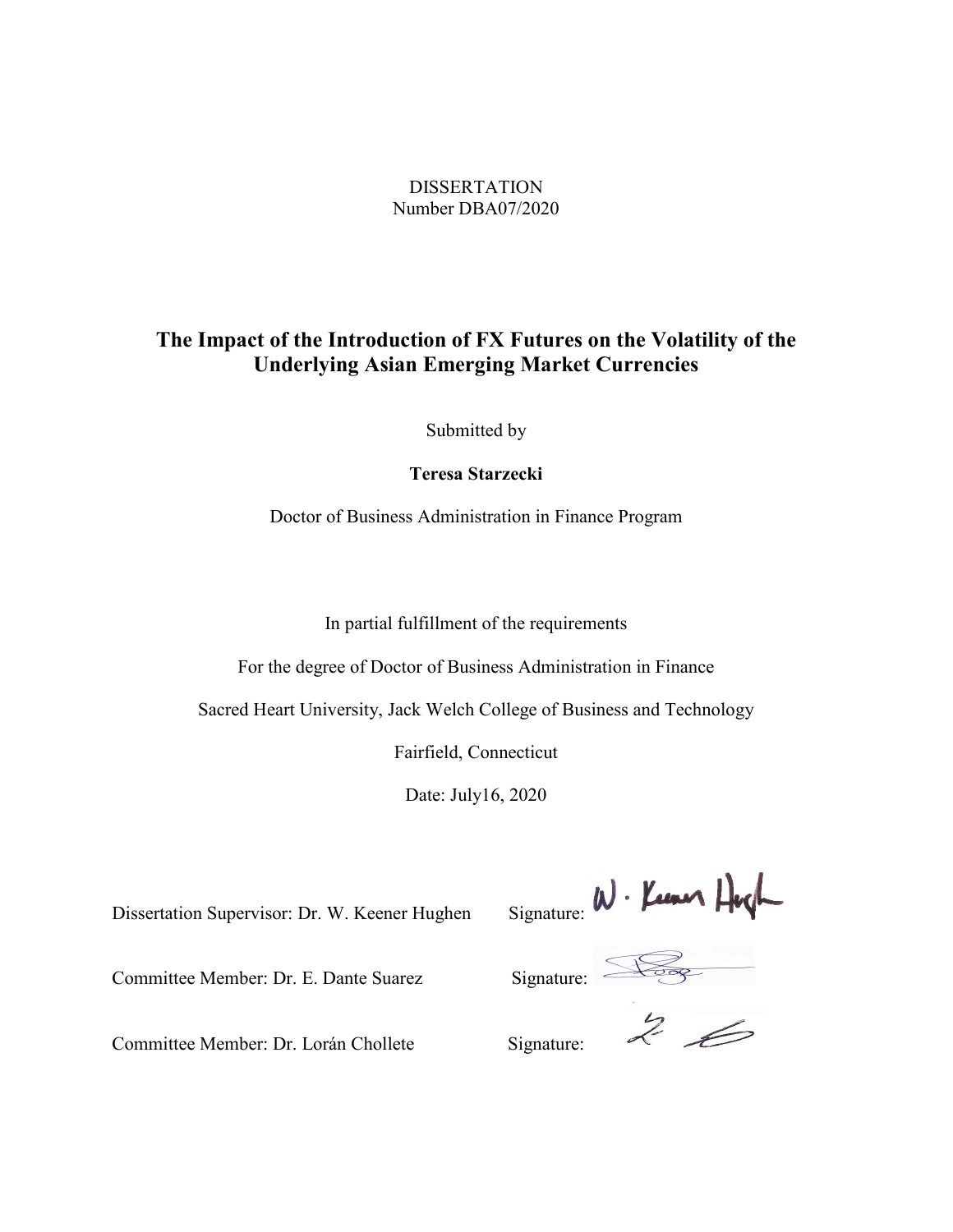## **Sacred Heart University**

## **Doctor of Business Administration in Finance Program**

*Doctoral Dissertation Paper*

# **The Impact of the Introduction of FX Futures on the Volatility of Underlying Asian**

# **Emerging Market Currencies**

# *Teresa M. Starzecki*

**Abstract:** This paper examines the impact of the introduction of currency futures on the volatility of four Asian emerging market currencies: Chinese yuan, Indian rupee, South Korean won, and Thai baht. A GARCH(1,1) model is implemented to measure volatility in pre- and post- futures introduction periods along with an MCMC procedure to estimate the model and test the significance in changes in volatility between the periods. We find that for three of the four currencies, the persistence and long-run mean of volatility significantly decrease after futures were introduced, while the variance of variance decreases for all four currencies. The results suggest that the market for each currency becomes more efficient when futures are traded.

**Keywords:** currencies, futures, emerging market, volatility, GARCH, MCMC

This version: July 2, 2020

Dissertation Mentor: Walker K. Hughen, Ph.D.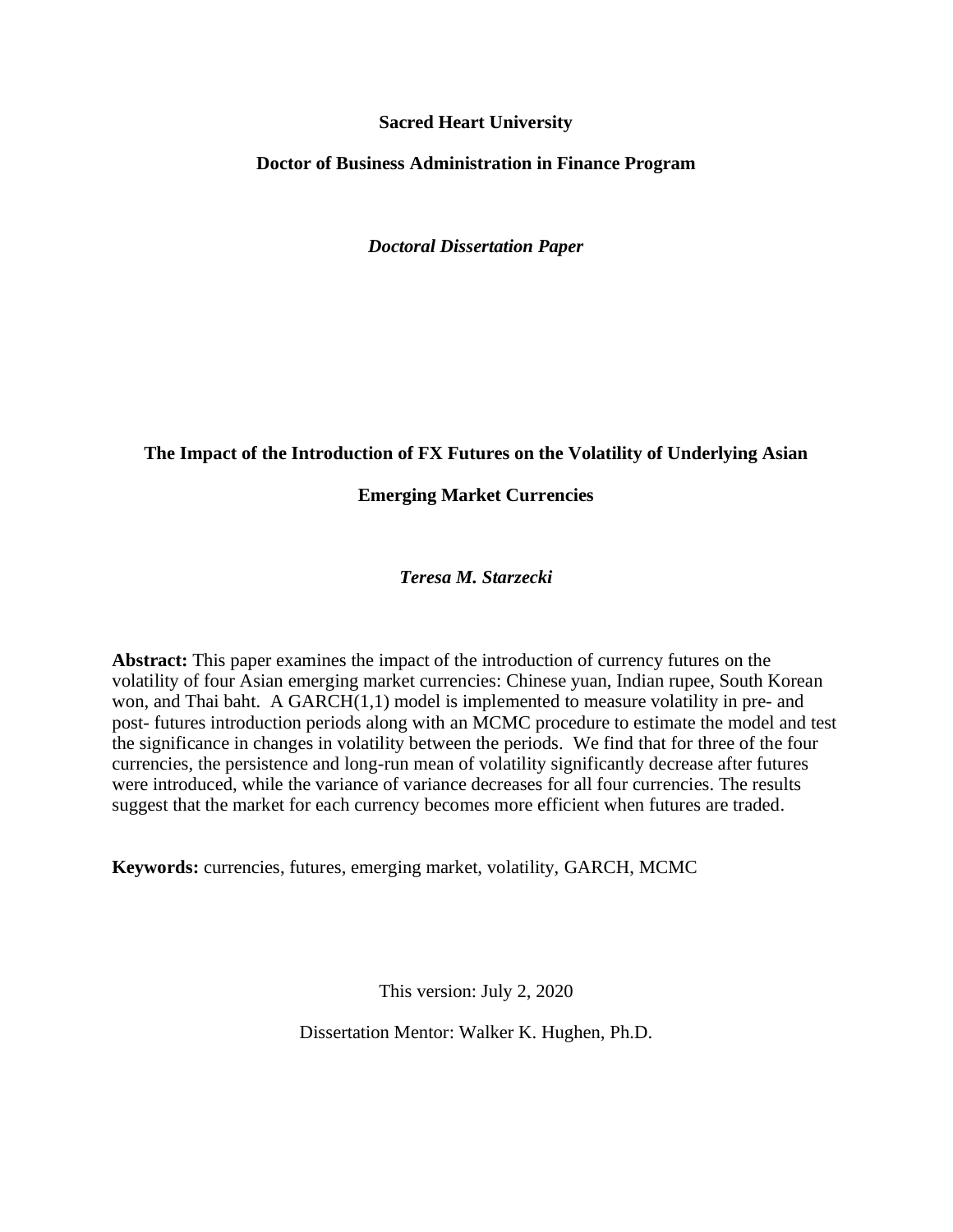#### **1. Introduction**

With high economic growth and increased volume in capital flows, the topic of emerging market stability has become ever popular. To help manage risks with foreign investment, including currency risk, derivatives have been introduced to these emerging market economies to put investors at ease. Derivatives serve many purposes in our financial systems such as risk management, speculation, reduced transaction costs, and regulatory arbitrage (McDonald, 2006). To this point, Kesara Manchusree, the Managing Director of the Thailand Futures Exchange (TFEX) stated at the time of introduction of currency futures: "this product will enhance trading opportunity and help managing foreign exchange rate risk" (Siddiqui, 2012). However, as emerging economies and markets are quite unstable and more susceptible to movements in currency, the introduction of new financial instruments is also met with much concern. Although introduced to help mitigate risks and further increase capital flows, futures, a quite transparent financial instrument, hold many unknowns when it comes to their impact on underlying assets.

Much research has been done regarding the impact futures have on underlying assets, but a single conclusion has not been reached. In particular, currency futures, have not been conclusively proven to impact underlying currency volatility in any particular way. One could theoretically argue that the introduction of derivative contracts, especially futures, would decrease the volatility of the underlying asset due to the improved completeness of information circulating through the market and the increase in market liquidity. Derivatives have many benefits for investors including lowering the costs of diversification and hedging, providing new and previously unattainable opportunities, reallocating risks, making markets more complete, and revealing more information to investors (Sill, 1997, p.15). However, one could also argue that the introduction of derivative contracts attracts uninformed investors to the market with their low transaction costs and minimal margin requirements, destabilizing the market with their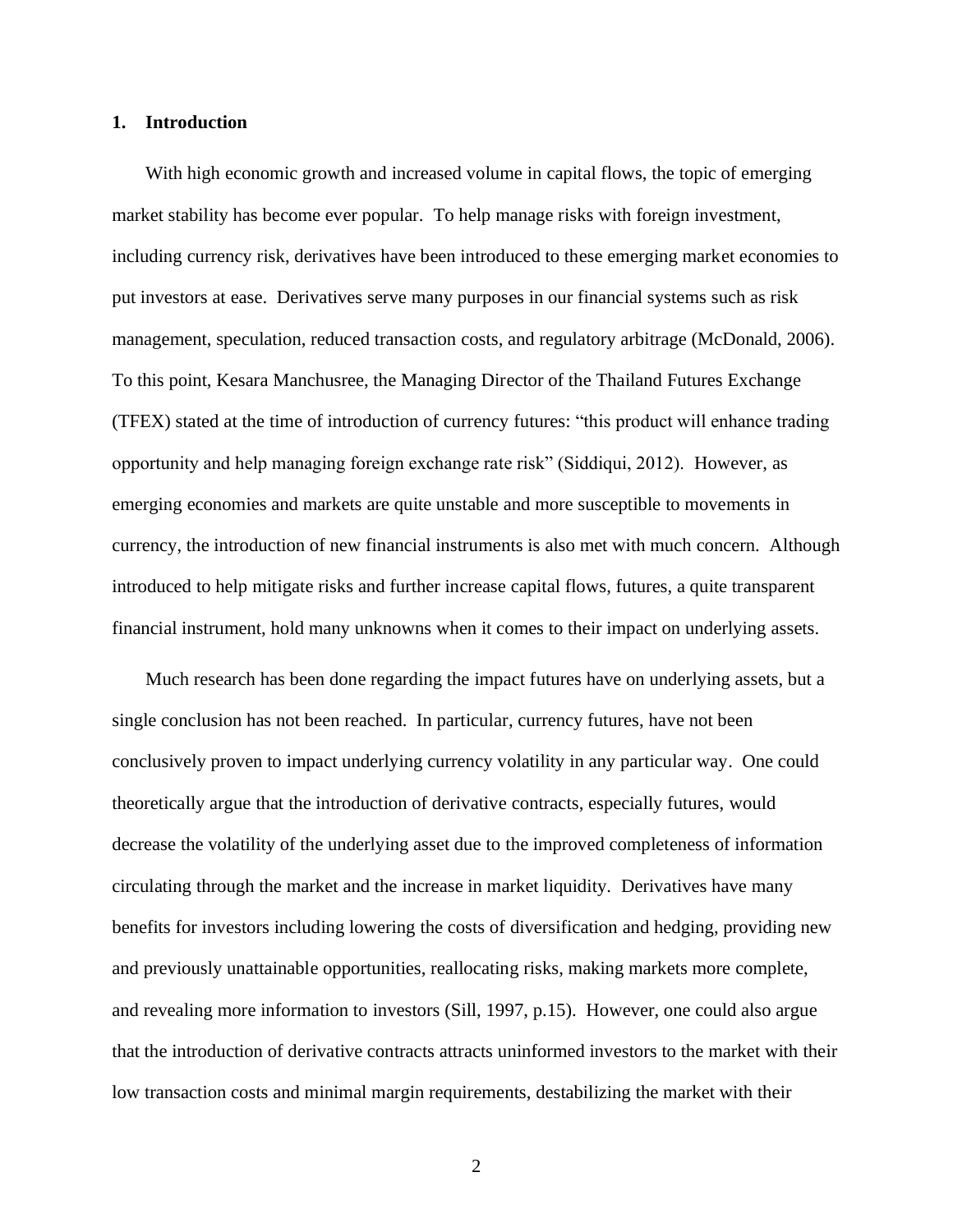incredibly leveraged investments. As stated by the IMF in 2002: "Also, due to their very nature (i.e. the fact they allow market participants to establish leveraged positions), derivative instruments tend to amplify volatility in asset markets" (p. 67). To date, empirical research has not been able to clarify as to which theoretical strain of literature holds. Empirical research has established varying conclusions: the introduction of derivative contracts may decrease, increase, or have no effect on the volatility of the underlying asset.

This paper extends previous research to examine the introduction of foreign exchange currency futures on four Asian emerging market currencies: the South Korean won (USD/KRW), the Indian rupee (USD/INR), the Thailand Baht (USD/THB) and the (deliverable) Chinese Yuan (USD/CNH). Further, this paper extends the scope of research to include evaluating and comparing underlying currency volatility (in pre- and post- futures introduction periods) using the GARCH model. Section [2](#page-3-0) provides an overview of past empirical research regarding the effect of introducing future contracts on underlying assets. Section [3](#page-9-0) describes the data sets used and methodology for calculating and comparing the volatility between the pre- and postintroduction periods. The results of our GARCH and MCMC model in determining changes in volatility between periods will be examined and discussed in Sections 4 and 5. Finally, Section 6 summarizes the main arguments and findings.

## <span id="page-3-0"></span>**2. Literature Review**

Since the growth in popularity of financial instruments called derivatives in the late 1900s, the impact of their introduction into markets has been a popular topic of interest. As derivatives serve many purposes in our financial systems such as risk management, speculation, reduced transaction costs, and regulatory arbitrage, it is no wonder the role of stabilization and, in turn, destabilization of underlying markets has become an ever-growing research topic (McDonald, 2006). Although a popular topic, there does not seem to be a consensus as to if the introduction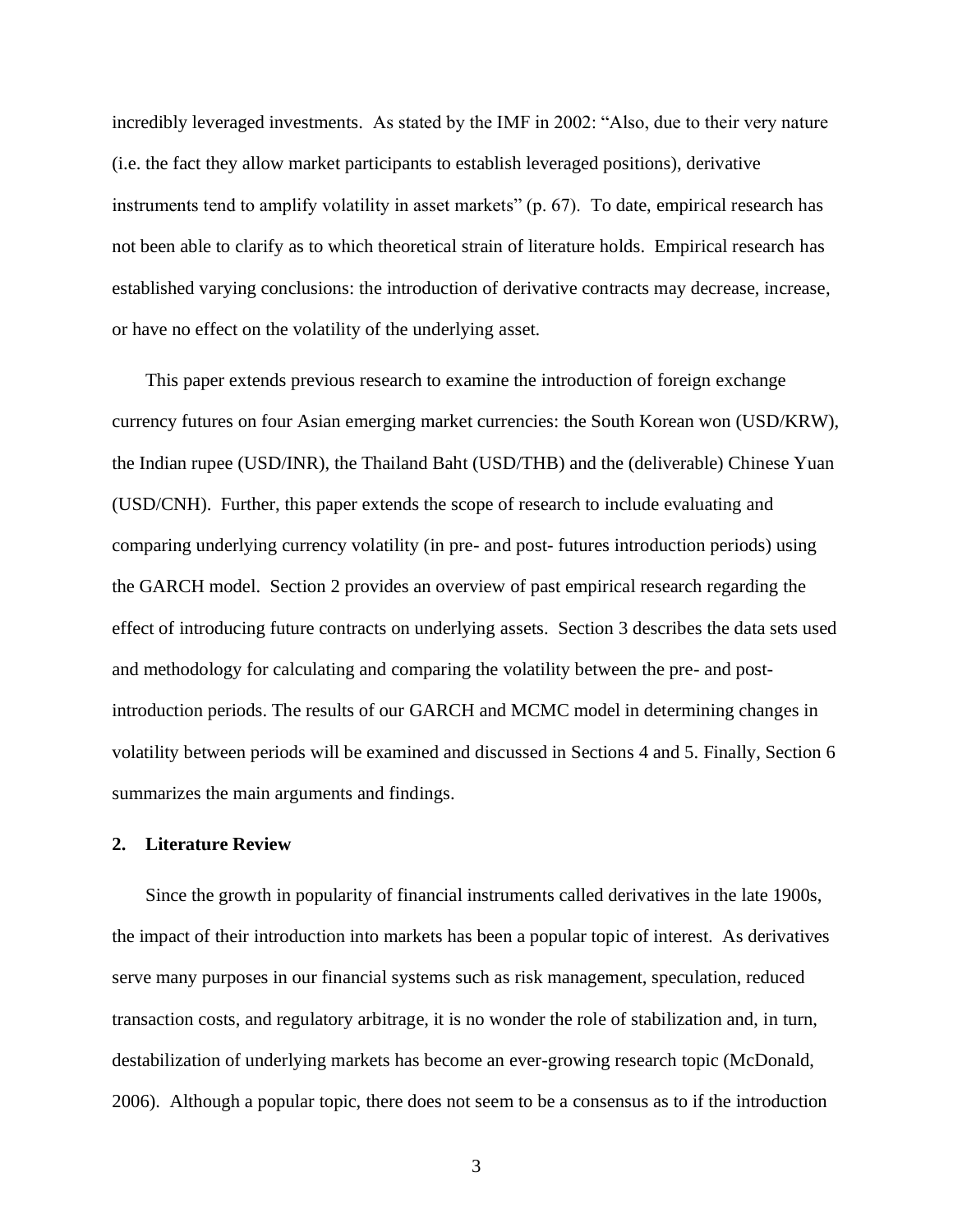of futures stabilizes, destabilizes, or has no effect on underlying markets. This is especially true for emerging markets and currency futures. The most popular of emerging markets studied is India, but even then, the results are not cohesive across studies. The following empirical works of literature examine the relationship between futures and underlying spot market volatility.

Okur, Cagil, and Kiran (2019) tested the impact of the introduction of stock index futures in Borsa Istanbul on the underlying spot markets. They gathered spot prices from both the BIST National 30 Index and the BIST National 100 Index for September 1, 2000, to June 30, 2010, and divided the data into four periods: pre-futures, post-futures, pre-crisis (2008 Global Financial Crisis) and post-crisis. An  $EGARCH(1,1)$  model with matched returns across the two indices was used to estimate volatility over the different periods. To test the impact of futures, a proxy variable, in this case the BIST National 100 Index, was used to "isolate price volatility specific to spot market related to the introduction of futures" (p. 67). They also included a dummy variable in the variance equation which took the value of 0 for pre-futures and pre-crisis periods and 1 otherwise. They then performed diagnostic testing on the squared residuals which indicated that there was no presence of ARCH effects left in the standardized residuals, confirming their use of an EGARCH model. To evaluate the impact of futures, they examined the results from the EGARCH(1,1) model of the four following parameters. First, the ARCH term  $(\alpha_1)$  expresses the level of volatility or the level of response of the conditional variance to shocks. The larger this term, the larger the response. The symmetry variable  $(\lambda_1)$ , which if positive implies that positive shocks/news generate less volatility than negative shocks and if negative implies that positive shocks generate more volatility than negative shocks. The GARCH term  $(\beta_1)$  expresses the persistence of conditional volatility in which a high  $\beta_1$  denotes a persistence of volatility from old news. Finally, the dummy parameter  $(\gamma_1)$ , which implies an overall increase (if positive) or decrease (if negative) of volatility due to the introduction of stock index futures. They found that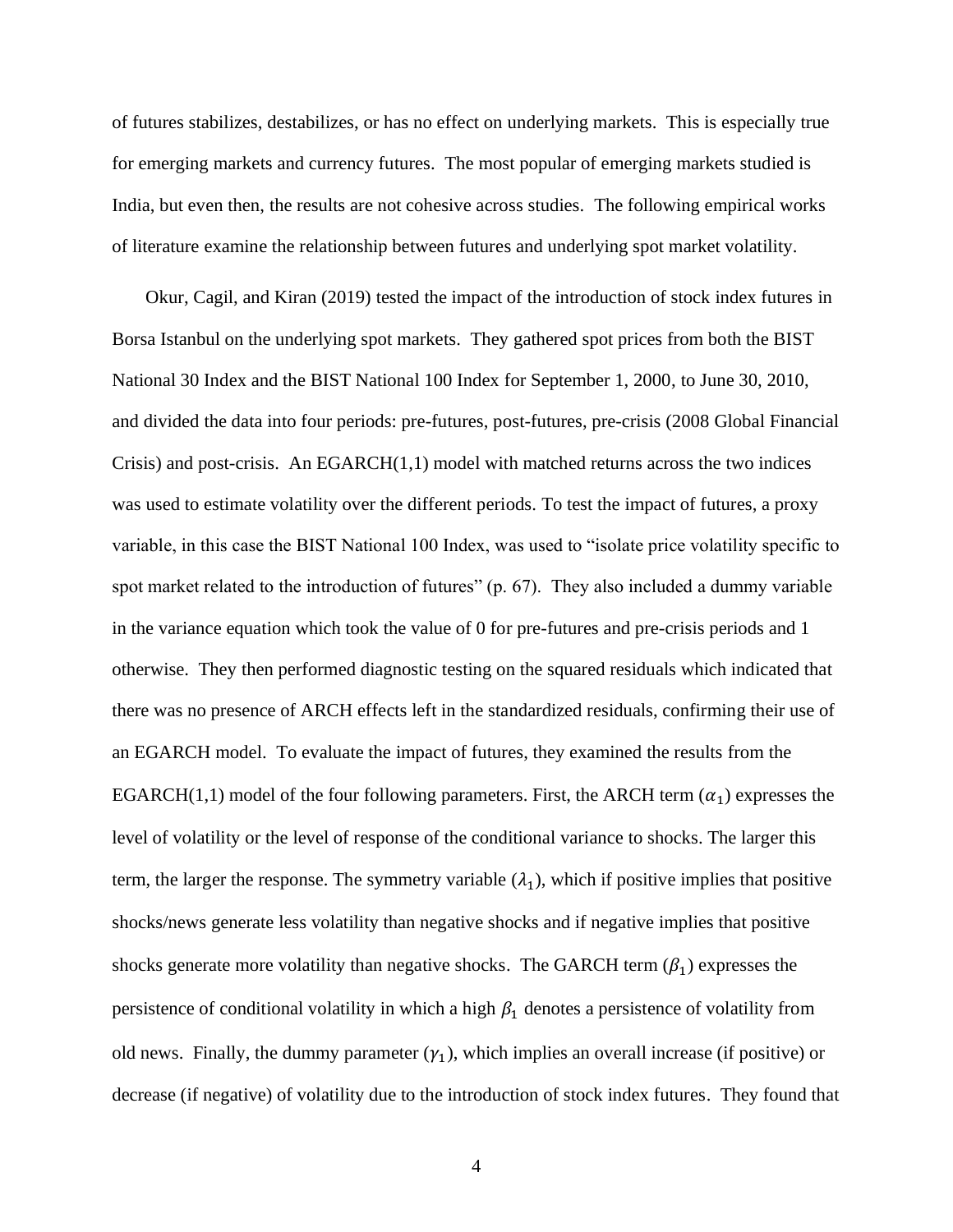the dummy parameter was negative and significant for all periods implying a decrease in volatility in the underlying spot market due to the introduction of futures. However, they also found that in the period post-futures trading, volatility persistence  $(\beta_1)$  increased. They believe this is due to a decrease in the ARCH parameter, or the "fall in the rate of flow of recent news" from the pre-futures to the post-futures period (p. 68).

Sakthivel, Chittedi, Sakyi, and Anand (2017) studied the effects of currency derivative trading on three spot exchange rates (GBP/INR, JPY/INR, and EURO/INR) for the 11 years between October 20, 2005, to October 30, 2016. Both a GARCH and GJR GARCH model were used to estimate volatility over both the pre- and post-introduction of currency futures periods. In the GARCH model, volatility is measured by the ARCH parameter which explains how previous news effects conditional volatility of the underlying spot. The GARCH parameter explains volatility persistence and a dummy variable is added to "explore the effect of currency futures trading on volatility of spot exchange rates" (p. 430). In the GJR GARCH model, a fourth parameter is added to evaluate symmetry. From the GARCH model, it was found that there was a reduction in the volatility of the spot exchange rates for JPY/INR and GBP/INR due to currency futures trading. This was deduced from the negative and statistically significant dummy variable. Contrastingly, they found an increase in volatility, or a positive and significant dummy variable, in the EURO/INR spot exchange rate. The GJR GARCH model returned a positive and significant coefficient of asymmetry in the presence of the dummy variable in the variance equation. Sakthivel et al suggest this combined negative and statistically significant dummy variables implies not only an asymmetric effect but that currency futures trading reduces volatility for JPY/INR and GBP/INR. Again, however, they find a positive and significant dummy variable for the EURO/INR spot exchange rate, suggesting an increase in volatility.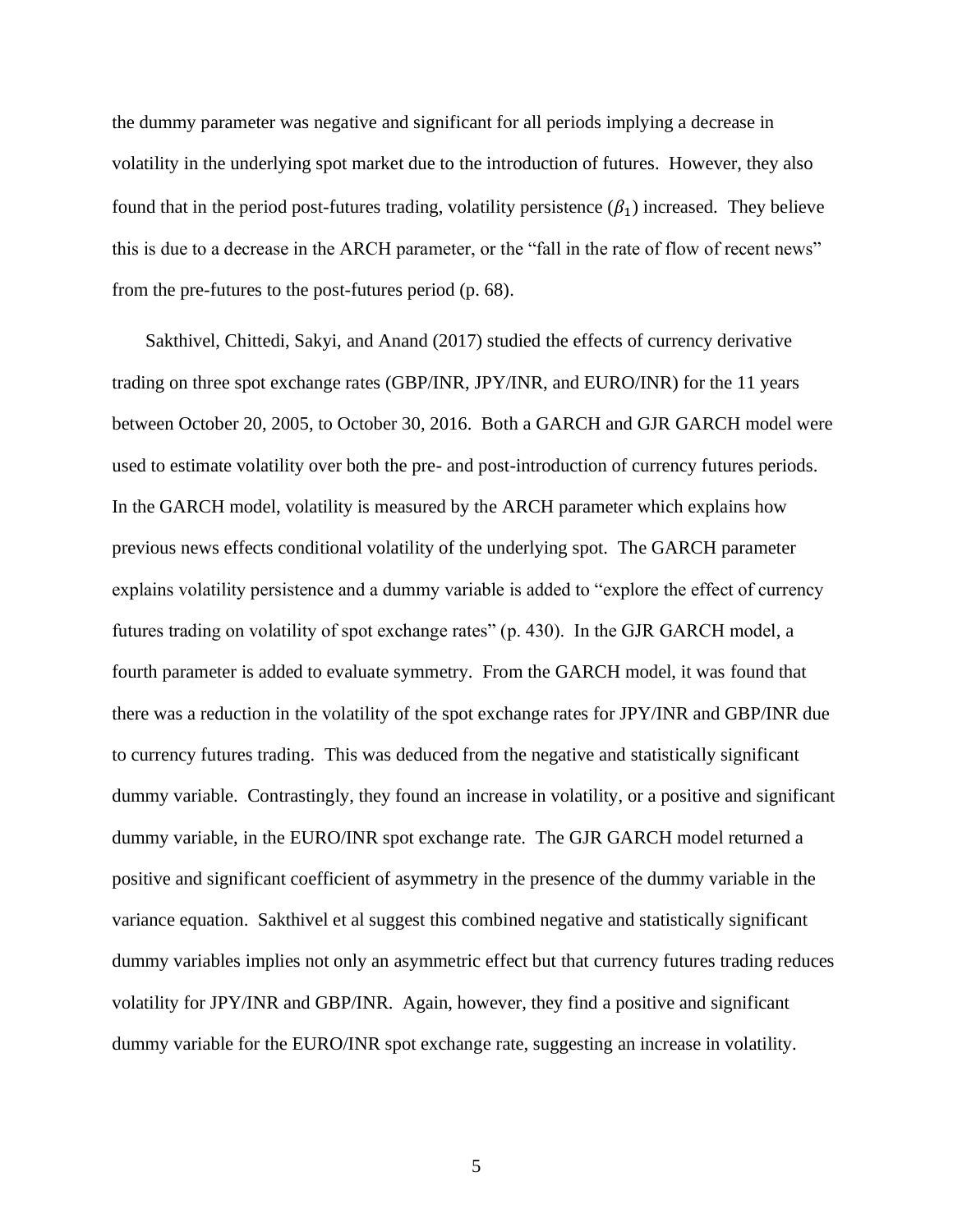Singh and Tripathi (2016) examined the impact of the introduction of currency derivatives on exchange rate volatility of the Euro in terms of the Indian Rupee. Data was collected from the EURO/INR exchange rates for the sample period of April 2005 to March 2015. Using a GARCH(1,1) model, they found the presence of volatility over the entire data set. They then proceeded to implement a  $GARCH(1,1)$  model with a dummy variable – set equal to zero in the pre-derivative period and 1 in the post period. The results indicated a significant, negative impact on, or a decrease in, volatility in the post-derivative period. This was concluded due to the significant, negative dummy coefficient. Diagnostic testing on the GARCH model was done using Q statistics on the standardized residuals and an ARCH-LM test. The Q statistic results were insignificant and the ARCH-LM test showed no remaining ARCH effects in the residuals, confirming the use of the GARCH model.

Chiraz (2016) examined the relationship between futures on the CAC40 index and the French stock market (CAC40 Index) using the Markov-switching model over the period from January 3, 2000, to December 31, 2015. Through the use of a Markov-switching technique, Chiraz found four structural breaks in the data and consequently divided the data into five subperiods to examine the changes in mean during those periods. Transition probabilities and expected durations are calculated through the use of EViews tools, and it was deduced that a high transition probability infers a strong effect of shocks by futures on the series price. A high transition probability was found in regime 1, which begins in 2000, but is found to be induced by multiple worldwide financial crises such as the dot-com bubble. The second regime, which spanned from January 4<sup>,</sup> 2004, to June 6, 2007, exhibited a lowered transition probability which implies a decrease in the "impact of futures on the variability of the underlying stock market" (p. 6). The third and fourth regimes are also low variability regimes, but the results are deemed insignificant. Finally, a large jump is seen in the switching transition probability and expected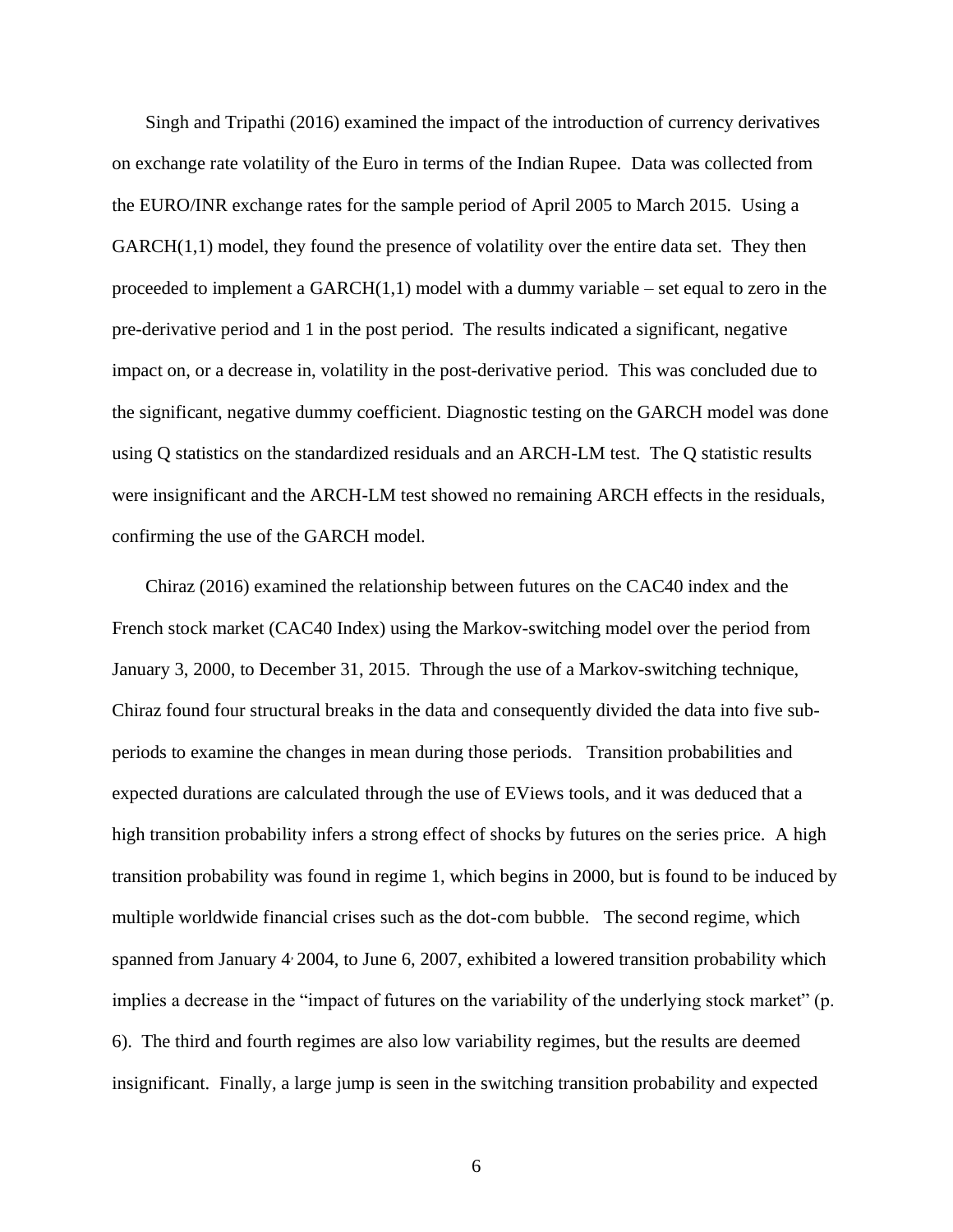duration in the fifth regime, implying the effect of futures on the variability in CAC40 prices is more important in this regime. Although the effect is greater in the fifth regime, Chiraz states that "the effect of the impact of futures is significant but it is very small, the impact of the shock exists but is unsustainable" (p. 8). Chiraz concludes that the results are consistent with the hypothesis that the introduction of index futures stabilized the French stock market and that any high-variability periods are likely to be caused by other events, such as financial crises.

Oduncu (2011) explored the effect of the introduction of currency futures on the volatility of the underlying currency market in Turkey. A sample period of February 2002 to February 2008 was used – currency futures in Turkey were introduced in February of 2005. Oduncu analyzes volatility through the use of three models: a  $GARCH(1,1)$ , a  $GARCH-M$ , and a  $GIR$   $GARCH$ model. In each, a dummy variable that takes the value of 0 in the pre-futures period and 1 in the post-futures period, is included. The GARCH(1,1) model returned a negative and statistically significant dummy parameter which implies that the introduction of futures trading decreases the volatility of the underlying asset. The ARCH parameter was found to decrease from the prefutures to the post-future period indicating that "in the presence of currency futures trading, 'old news' plays a smaller role in determining the volatility of the market" (p. 105). The GARCH-M and GJR GARCH modeled also returned negative and statistically significant dummy parameters but the GARCH-M model found an increase in the ARCH term while the GJR GARCH model found an increase in the asymmetric response of volatility to news.

Gulen and Mayhew (2000) investigated the differences in stock market volatility across 25 countries before and after the introduction of equity-index futures trading. To measure volatility in both pre-future and post-future introduction periods, a multiplicative dummy variable which takes the value of 0 in the pre-futures period and 1 in the post-futures period, is included in the GJR GARCH model. The GJR GARCH model returned a positive, statistically significant (5%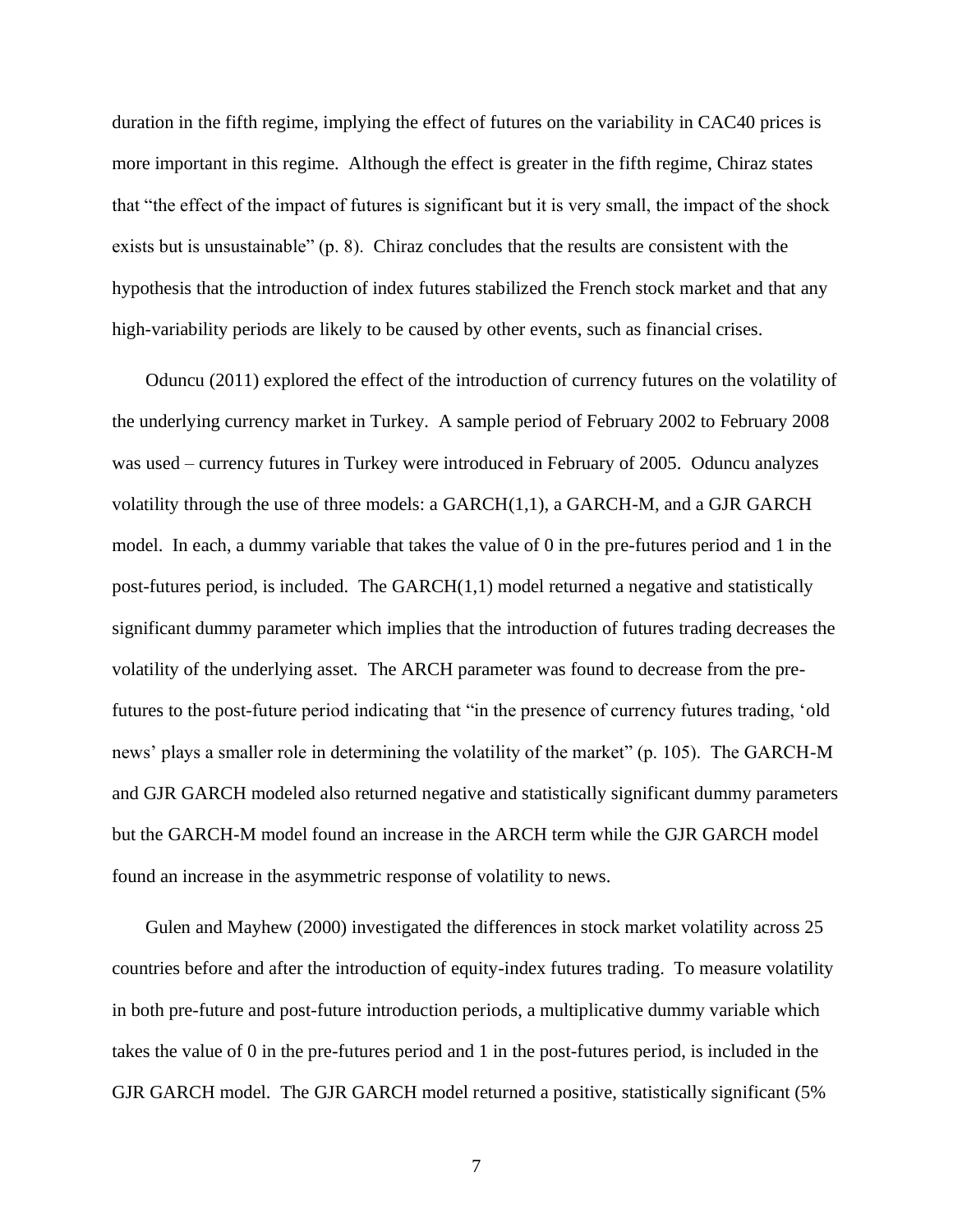level) dummy parameter estimate for Japan and the USA. The results indicated a negative, statistically significant (5% level) dummy parameter for Australia, Austria, Belgium, Chile, Denmark, France, Germany, Hong Kong, Israel, Italy, Malaysia, the Netherlands, Norway, South Africa, Switzerland, and the UK. For the remaining 7 countries, no significance was found on the returned dummy parameter; in other words, no significant effect from futures introduction. To check the robustness of results, they repeated the analysis of the GJR GARCH model with the use of an additive dummy rather than a multiplicative dummy. They also ran a standard GARCH(1,1) model and an EGARCH model. They found that all of the models yielded similar results with the same basic conclusion that the introduction of futures decreases volatility, outside of the USA and Japan.

Jochum and Kodres (1998) studied the impact of the introduction of currency futures on the respective underlying currencies in Mexico, Brazil, and Hungary. To directly test the impact of futures introduction on the Mexican peso cash market, a SWARCH model is estimated to include a dummy variable which indicates the introduction of futures. The results yielded a statistically significant, negative dummy coefficient, as deduced by the returned standard error of the parameter. According to Jochum and Kodres, this indicates a reduction in the volatility of the Mexican peso due to futures introduction. Futures trading on both the Brazilian Bolsa and the Hungarian forint began before the sample period for this paper. So, to measure the impact of futures on the two currencies, the dummy variable in the SWARCH model used for the Mexican peso was replaced with a stationary measure of volume. The idea is that the level of trading activity serves as a proxy for the influence of the existing futures market. The volume dummy coefficient returned by the SWARCH model for both currencies was statistically insignificant and negative indicating no impact of the futures on the underlying spot currency.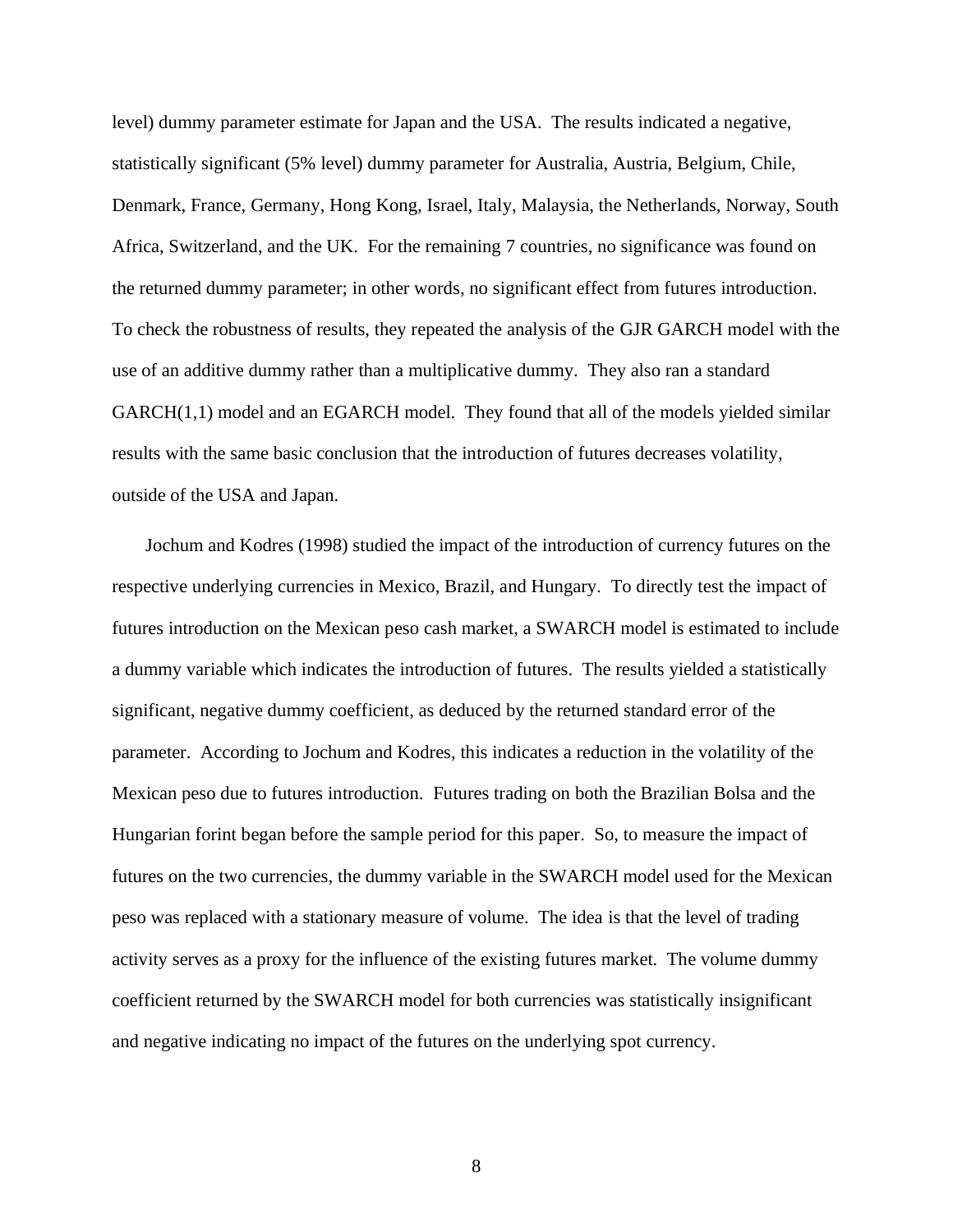## <span id="page-9-0"></span>**3. Data and Methodology**

#### *3.1 Data Background*

According to the IMF (2020), emerging market and developing economies make up 60.31% of global GDP. 58% (35.06% GDP contribution) of this is contributed by emerging and developing Asian economies [\(Figure 1\)](#page-23-0). This high global contribution, along with their rapid growth, motivated the choosing and examination of Asian markets – specifically India, South Korea, China (Hong Kong), and Thailand – for this paper. The particular impact of currency futures effect on underlying currency volatility concerning multiple emerging economies is slim, but the implications are grand. As previously mentioned, the stability of currencies is especially important in emerging economies. "While the potentially destabilizing influence of futures markets has considerable interest in mature markets, the issue of excess fluctuations is even more important for emerging markets where the currencies are more vulnerable to sources of excess volatility and instability and the authorities tend to try to smooth out fluctuations" (Jochum  $\&$ Kodres, 1998).

## *3.2 Data Description*

The data used in this paper consists of daily closing spot exchange rates obtained from Bloomberg for the South Korean won (USD/KRW), the Indian rupee (USD/INR), the Thailand Baht (USD/THB) and the (deliverable) Chinese Yuan (USD/CNH). The beginning dates of the sample periods range from January 2, 1989, to August 23, 2010. All sample periods end November 8, 2019; thus, the shortest sample period in our study is a little over 20 years (USD/CNH) while the longest is almost 31 years (KRW). Futures contracts on the currencies began trading as early as 1999 and as late as 2012. As shown in [Table 1,](#page-23-1) futures were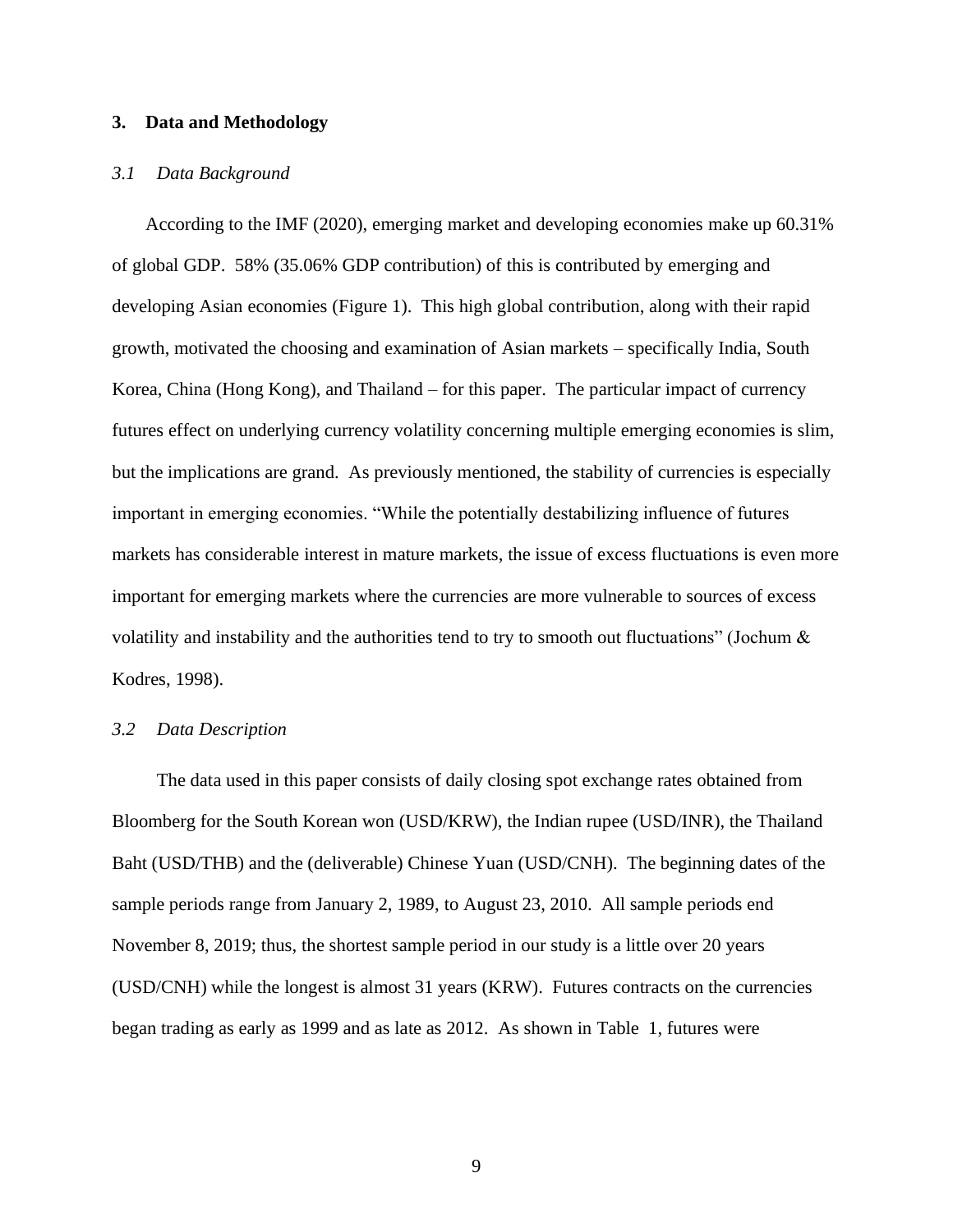introduced April 23, 1999 for USD/KRW; August 29, 2008 for USD/INR; June 5, 2012 for USD/THB; and September 17, 2012 for USD/CNH.

As explained below, the difference between the daily interest rate in the US and the considered country is used as a control variable in the implementation of the  $GARCH(1,1)$ model. However, South Korea did not adopt a policy rate until May of 1999, after intervention from the IMF following the 1997 Asian financial crisis; because futures did not begin trading until April 23, 1999, we were not able to include interest rate data for USD/KRW. Daily interest rates referenced for each country include the Effective Federal Funds Rate from Federal Reserve Economic Data (FRED) for the United States (USD), the HKBASE Index from Bloomberg for Hong Kong (CNH), the BISPDHIN Index from Bloomberg for India (INR) and the BTRRHALL Index from Bloomberg for Thailand (THB).

#### *3.3 Methodology*

The methods used in this paper include a unit root test (Augmented Dickey-Fuller) to check for stationarity of each data set, the  $GARCH(1,1)$  model to compute the volatility parameters in each pre- and post- period in the data sets and the Markov Chain Monte Carlo (MCMC) method to check for statistical significance of the changes in volatility parameters.

## *3.3.1 GARCH Model & MCMC Method*

In 1986, Bollerslev proposed a generalization of the ARCH process introduced by Engle in 1982. The ARCH process, which models variance, allows for conditional variance, as a function of past errors, to change over time. The generalized autoregressive conditional heteroskedasticity (GARCH) process adds on the ARCH process by enabling lagged conditional variances. An important characteristic of the GARCH model is that it takes into consideration the phenomenon of volatility clustering. This is the idea that large swings or changes in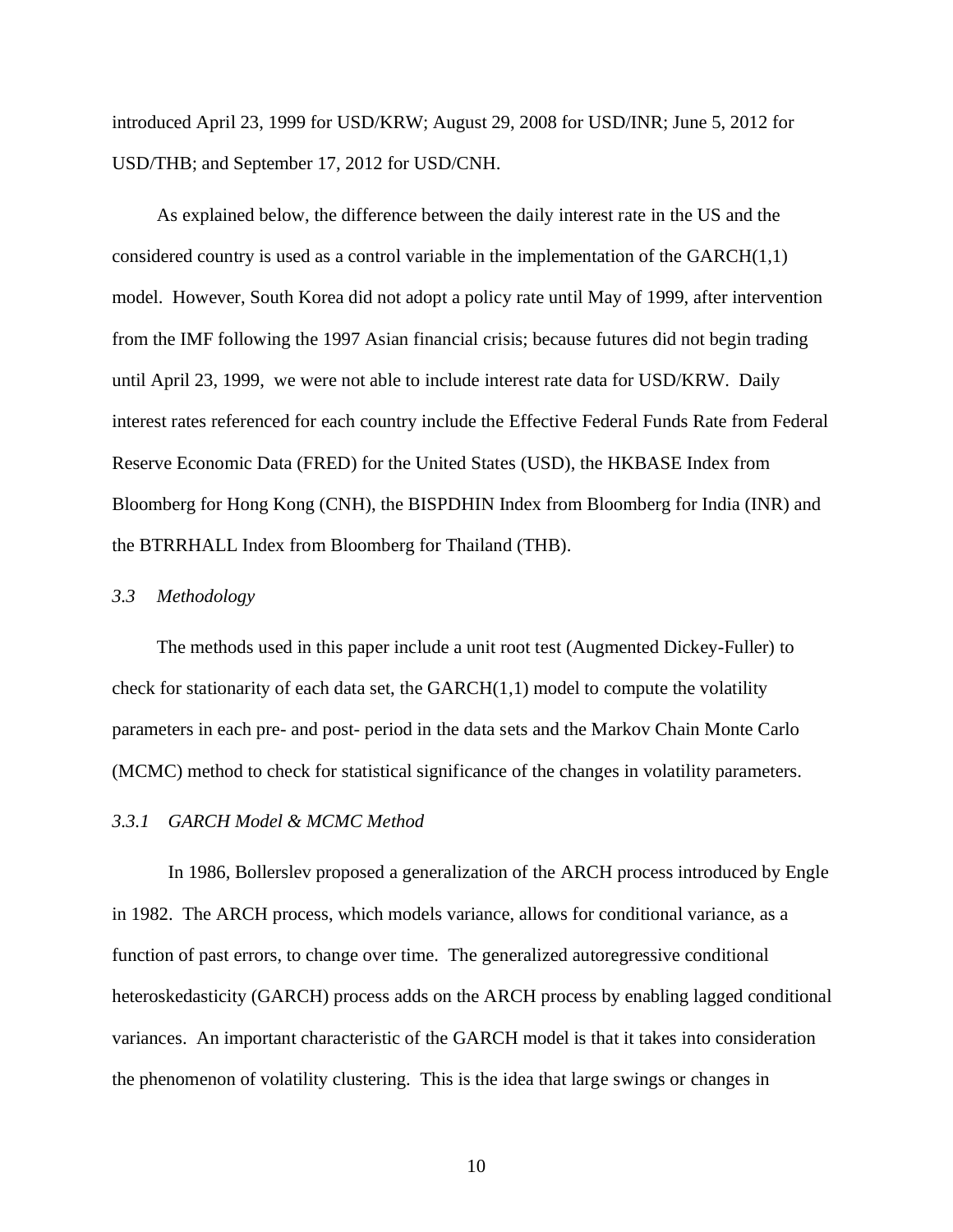volatility are followed by more large changes and small changes are followed by more small changes.

As referenced by Berkes et. al  $(2003)$ , the GARCH $(p,q)$  model is defined by the following equations:

$$
R_t = \mu_{t-1} + \sigma_t \varepsilon_t \tag{1}
$$

$$
\sigma_t^2 = \omega + \sum_{i=1}^p \alpha_i \sigma_{t-i}^2 \varepsilon_{t-i}^2 + \sum_{j=1}^q \beta_j \sigma_{t-j}^2
$$
 (2)

where  $R_t$  is the return from time  $t-1$  to t,  $\mu_{t-1}$  is the conditional mean, and  $\sigma_t^2$  is the conditional variance. To guarantee the conditional variance series remains positive the following conditions for the constants are imposed:

$$
\omega > 0, \qquad \alpha_i \ge 0, \qquad \beta_j \ge 0. \tag{3}
$$

The innovation sequence  $\{\varepsilon_i\}_{i=-\infty}^{\infty}$  is assumed to be independent and identically distributed with zero mean and unit variance.

Following common practice and for tractability reasons, we focus on the  $GARCH(1,1)$ process. In this case, the conditional variance equation (2) may be rewritten:

$$
\sigma_t^2 = \omega + \alpha \sigma_{t-1}^2 \varepsilon_{t-1}^2 + \beta \sigma_{t-1}^2 = \omega + (\alpha + \beta) \sigma_{t-1}^2 + \alpha \sigma_{t-1}^2 (\varepsilon_{t-1}^2 - 1) \tag{4}
$$

so that  $\sigma_t^2$  is the sum of a constant term, an autoregressive term, and a zero-mean shock. In particular,  $\rho := \alpha + \beta$  measures the degree of persistence of conditional variance and the variable  $\kappa := 1 - \rho$  determines the speed at which conditional variance reverts to its long-run mean  $V_L := \omega/\kappa$ . This is made more obvious by rearranging (4) further to obtain: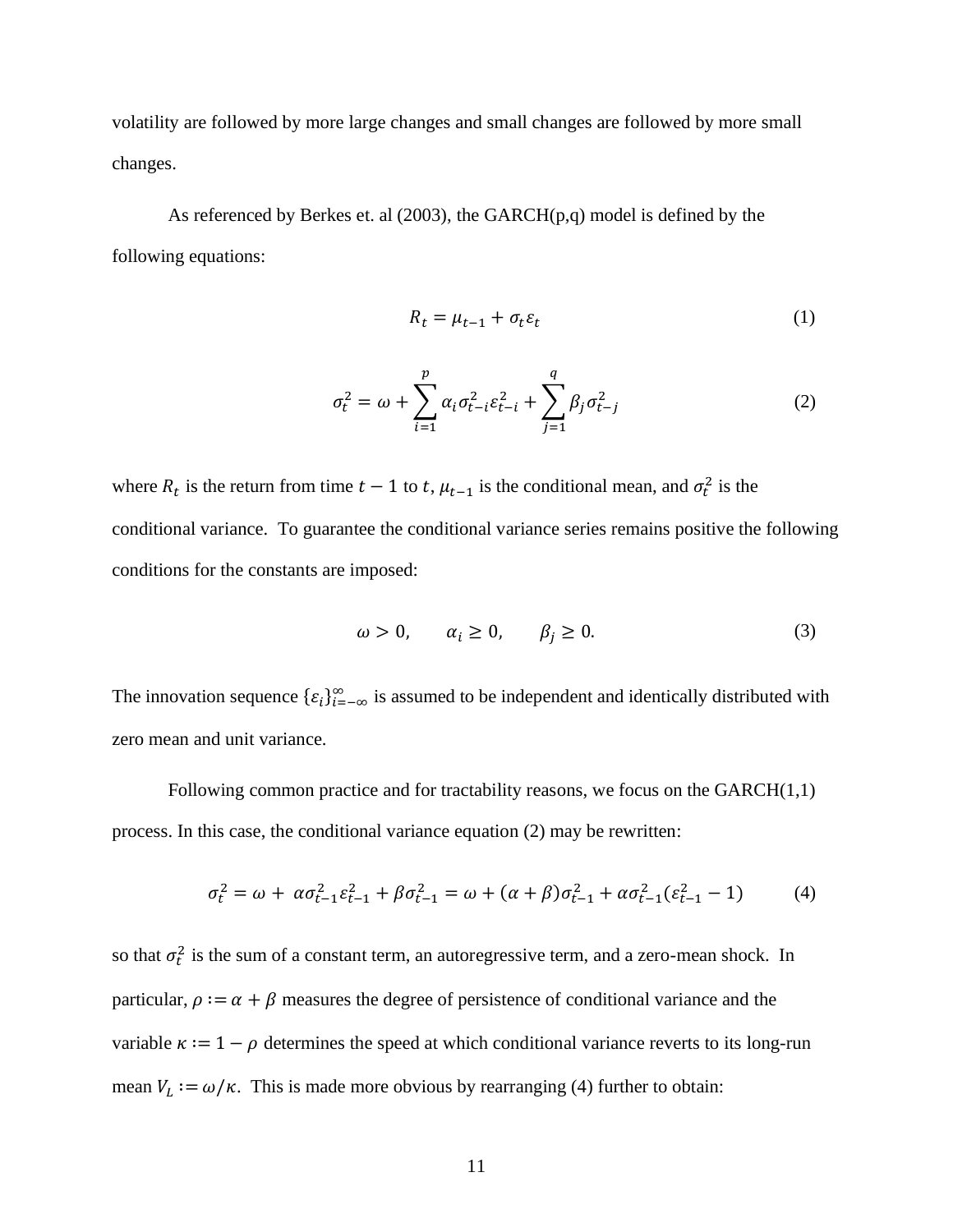$$
\sigma_t^2 - \sigma_{t-1}^2 = \omega + (\alpha + \beta - 1)\sigma_{t-1}^2 + \alpha \sigma_{t-1}^2 (\varepsilon_{t-1}^2 - 1)
$$
  
=  $\kappa (V_L - \sigma_{t-1}^2) + \alpha \sigma_{t-1}^2 (\varepsilon_{t-1}^2 - 1)$  (5)

Furthermore, the conditional variance of  $\sigma_t^2$ , also known as variance of variance,  $Vov_{t-2} := Var_{t-2}(\sigma_t^2)$ , is proportional to  $\alpha^2$ :

$$
V o V_{t-2} = Var_{t-2}(\sigma_t^2) = \alpha^2 \sigma_{t-1}^4 (E[\varepsilon_{t-1}^4] - 1)
$$
 (6)

In our empirical implementation, we follow common practice and assume the innovation terms are normally distributed so that the variance of variance is  $V \cdot V_t = 2\alpha^2 \sigma_{t+1}^4$ .

The aim of this study is to examine whether futures trading has an effect on the volatility of the underlying currency. One way to do this is to estimate the GARCH model separately on two periods, the period before futures introduction (the "pre-period") and the period after futures introduction (the "post-period"), and then statistically compare the parameter estimates before and after futures were introduced. However, this method reduces the sample size which is likely to reduce the precision of the parameter estimates. Also, the two periods may have different lengths which might further complicate the statistical comparisons.

Instead, we propose to test whether the properties of the volatility series change after futures introduction by including dummy variables in the variance equation:

$$
\sigma_t^2 = \omega + \omega_0 D_t + (\alpha + \alpha_0 D_t) \sigma_{t-1}^2 \varepsilon_{t-1}^2 + (\beta + \beta_0 D_t) \sigma_{t-1}^2 \tag{7}
$$

where  $D_t$  is a dummy variable that equals 0 in the pre-period and 1 in the post-period. A negative (or positive)  $\omega_0$ , for example, indicates the constant term decreased (or increased) after futures were introduced. For a given currency, (7) is estimated using the entire sample period. We then examine and compare the persistence parameter  $\rho$ , the long-run mean  $V_L$ , and the variance of variance  $\text{VoV}$  (by comparing  $\alpha^2$ ) before and after futures introduction.

GARCH models are typically estimated by maximizing the log-likelihood function. With Gaussian innovation terms, the log-likelihood function is straightforward: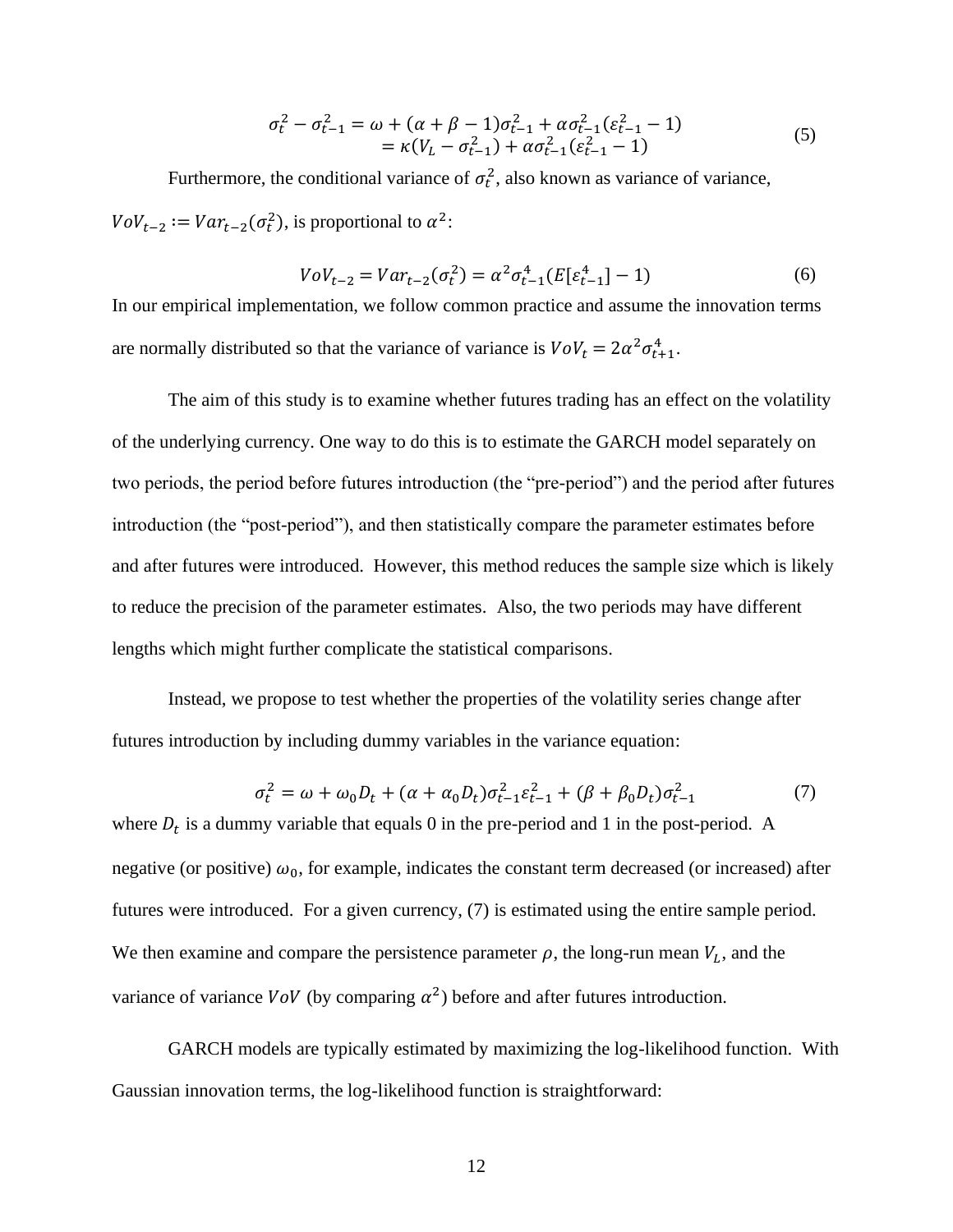$$
llf(\Theta) = -\left(\frac{T}{2}\right)ln(2\pi) - \frac{1}{2}\sum_{t=1}^{T} ln(\sigma_t^2) - \frac{1}{2}\sum_{t=1}^{T} \frac{(R_t - \mu_{t-1})^2}{\sigma_t^2}
$$
(8)

where  $\Theta$  is the parameter vector. In our case, there are six parameters in the conditional variance equation, and as explained below, we include two more in the mean equation (i.e., the conditional mean  $\mu_t$  contains two additional parameters). Thus, the log-likelihood function must be maximized over an 8-dimensional space, which is large enough to cause potential problems in many optimization algorithms.

Instead, we use a Monte Carlo Markov Chain (MCMC) procedure to estimate the model. MCMC is an iterative procedure that produces a series of draws from the posterior distributions of the parameters. The procedure avoids many of the pitfalls of optimization algorithms. For each set of parameter draws, the log-likelihood function is computed and parameter point estimates are defined to be the set that produces the largest log-likelihood value. Furthermore, the procedure produces the entire distribution of the parameters, enabling straight-forward testing of statistically significant differences between the pre-period and post-period volatility series.

It remains to specify the conditional mean  $\mu_t$ . Ideally, the conditional mean would include any exogenous variables that have been shown to affect exchange rates, to control for the factors besides futures trading that could affect volatility in our analysis. Such variables include inflation rates, interest rates, political stability, economic performance, etc. Many of these variables are not available at high frequency, while accurate estimates of volatility require daily or even higher frequency. The only variable in the above list that is available at daily frequency is interest rate. Thus, we include in the mean equation a constant and the interest rate differential  $\Delta IR_t$  between the U.S. and the given country:

$$
R_{t+1} = c + b\Delta IR_t + \sigma_{t+1}\varepsilon_{t+1}
$$
\n<sup>(9)</sup>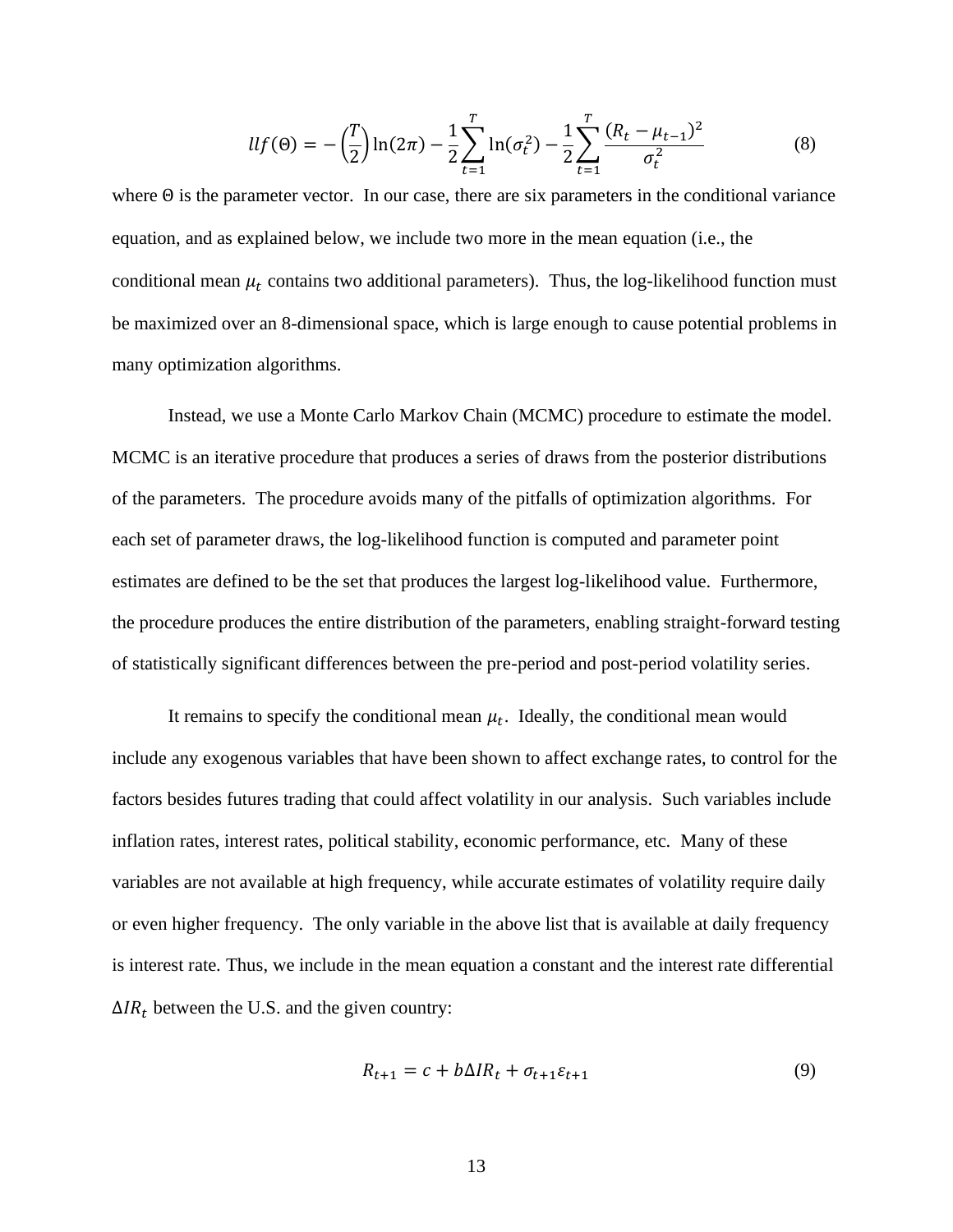This allows us to control for the impact of interest rates in our analysis, a variable that may also affect exchange rate volatility.

## **4. Results**

Descriptive statistics for the returns of USD/KRW, USD/INR, USD/THB, and USD/CNH are given in [Table 1.](#page-23-1) Descriptive statistics are taken for three distinct periods: overall (entire data set), pre-futures introduction, and post-futures introduction. The mean return of the THB is negative for both pre- and post- periods in our sample while the mean returns of KRW, INR, and CNH are positive. The return standard deviation is lower post-futures for KRW and THB but is higher for INR and CNH. All returns display little skewness, with the exception of KRW on the period before futures were introduced; on the other hand, all returns are highly leptokurtic with kurtosis ranging from about 12 for INR to over 126 for KRW. Interestingly, kurtosis decreases greatly after futures were introduced for all returns but CNH. For example, the kurtosis of KRW decreased from 119 before futures to 52 after futures were introduced, a decline of almost 60%. Similarly, the kurtosis of THB declined almost 60% and the kurtosis of INR declined about 50%. To confirm data stationarity, an Augmented Dickey-Fuller (ADF) test is conducted on the currency spot prices. The results from the ADF tests are reported in [Table](#page-24-0)  [3.](#page-24-0) While the INR, THB, and CNH are non-stationary at level form, the returns on all four currency data sets are stationary at 1% level of significance.

Although the impact of futures trading on unconditional return standard deviations is mixed – for KRW and THB the unconditional standard deviation is greater after futures were introduced but for INR and CNH it is the other way around, the kurtosis is greatly affected for all but CNH. This suggests that futures trading might impact conditional standard deviation. To examine whether this is the case, the  $GARCH(1,1)$  model (Eq. 7) with mean equation (Eq. 9) was estimated using the MCMC procedure described above. A total of 1.1 million draws were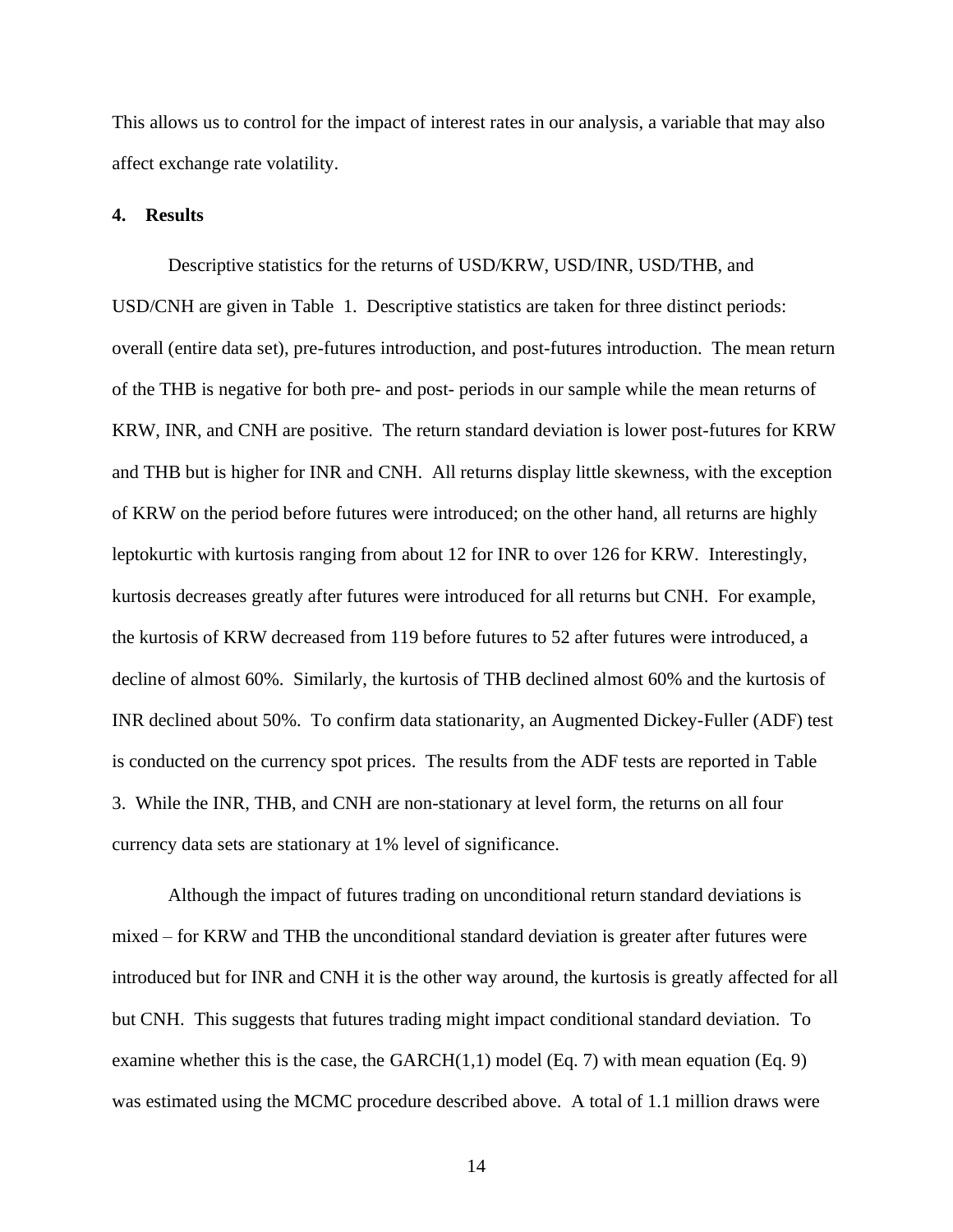obtained and the first 100,000 draws were discarded to help negate the effects of the arbitrarily chosen initial values, and, furthermore, only every  $10<sup>th</sup>$  draw was kept to help reduce the dependency on previous draws. This resulted in 100,000 posterior draws of each parameter. The point estimates are the parameter values that produce the largest likelihood function value (Eq. 8) for the posterior draws.<sup>1</sup>

The results are presented in **Error! Reference source not found.**, which shows for each currency the estimates of the conditional volatility parameters ( $\omega$ ,  $\alpha$ , and  $\beta$ ) on the pre-futures and post-futures periods and the estimates of the conditional mean parameters  $(c \text{ and } b)$ . As seen in the table, the constant term  $\omega$  increases, the ARCH term  $\alpha$  decreases, and the GARCH term  $\beta$ increases for all the currencies, with the exception of THB, after futures were introduced. For THB, the GARCH term decreases slightly after futures were introduced. Overall, the results suggest that today's conditional volatility is less sensitive to yesterday's news and is more sensitive to yesterday's variance for the post-futures period compared with the pre-futures period. Equation (4), however, makes clear that because the ARCH term measures the sensitivity to the squared shock, the correct measure of persistence of conditional variance is  $\rho = \alpha + \beta$ . If  $\rho < 1$ , then the long-run average variance, or unconditional variance, is given by  $V_L = \omega/(1 - \rho)$ . Of course, if  $\rho \ge 1$ , then GARCH variance is non-stationary and the long-run mean  $V_L$  is not defined.

The point estimates of the persistence parameter  $\rho$  and the long-run mean volatility (annualized)  $\sqrt{V_L}$  are presented in [Table 5](#page-25-0) for both the pre-futures and post-futures periods. Interestingly, for KRW and CNH the conditional variances are non-stationary in the pre-futures period while they are both stationary in the post-futures period. Similarly, the conditional

<sup>&</sup>lt;sup>1</sup> We also used a standard optimization routine to find the optimal parameters. The results were almost identical—in fact, a tad worse--to the results of the MCMC procedure.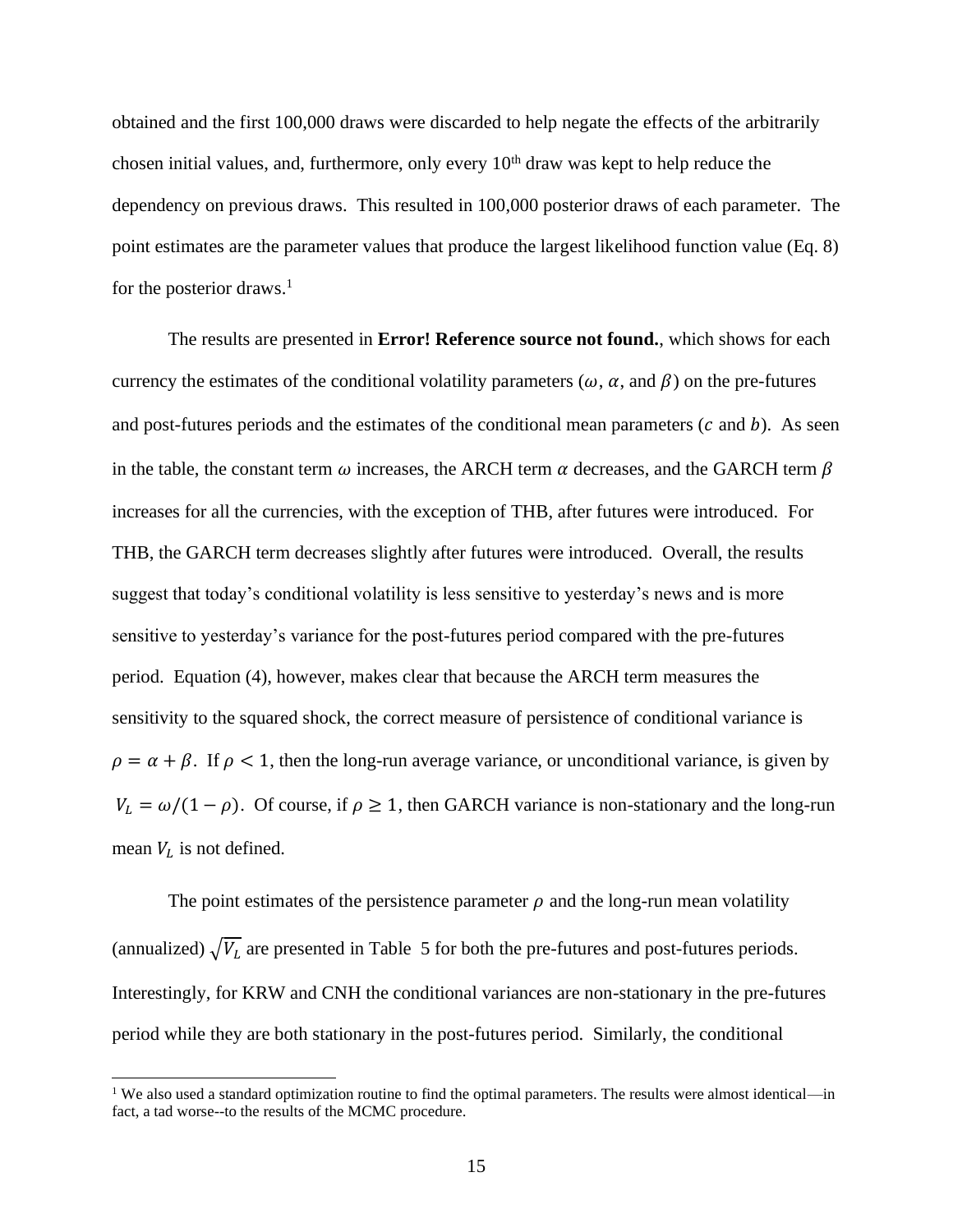variance of THB is much less persistent after futures were introduced. On the other hand, the conditional variance of INR becomes slightly more persistent. Because conditional variance is non-stationary for KRW and CNH, the long-run mean volatility is not defined in the pre-futures period. For THB, the long-run mean volatility decreases from 6.8% before futures to 4.8% after futures were introduced. The odd one out is again INR, for which the long-run mean increases from 5.4% to 7.7% after futures were introduced.

To test whether the persistence parameter and long-run mean volatility (when defined) are significantly distinct over the two periods, the percentage of draws for which  $\rho$  (or  $\sqrt{V_L}$ ) decreased after futures were introduced was computed. If the percentage of draws is greater than  $P\%$ , then we are at least  $P\%$  confident that conditional variance is less persistent (or has lower long-run volatility) after futures began trading. In other words, we can reject, with confidence  $P\%$ , the null hypothesis that the persistence (or long-run mean) of conditional variance of the underlying currency return does not decrease after the introduction of currency futures.

With the data samples for KRW, THB, and CNH used in this study, we are at least 95% confident that conditional variance is less persistent after futures introduction. We are 99% confident that the long-run mean volatility of KRW is lower after futures introduction. In addition, the variance of variance parameter  $2\alpha^2$  decreases for all four currencies. The decrease is marginal for THB and is not statistically significant, but is highly significant for KRW, INR, and CNH.

#### **5. Discussion**

We interpret these results as evidence to support the notion that the market for each currency becomes more efficient when futures are traded. Volatility and market efficiency are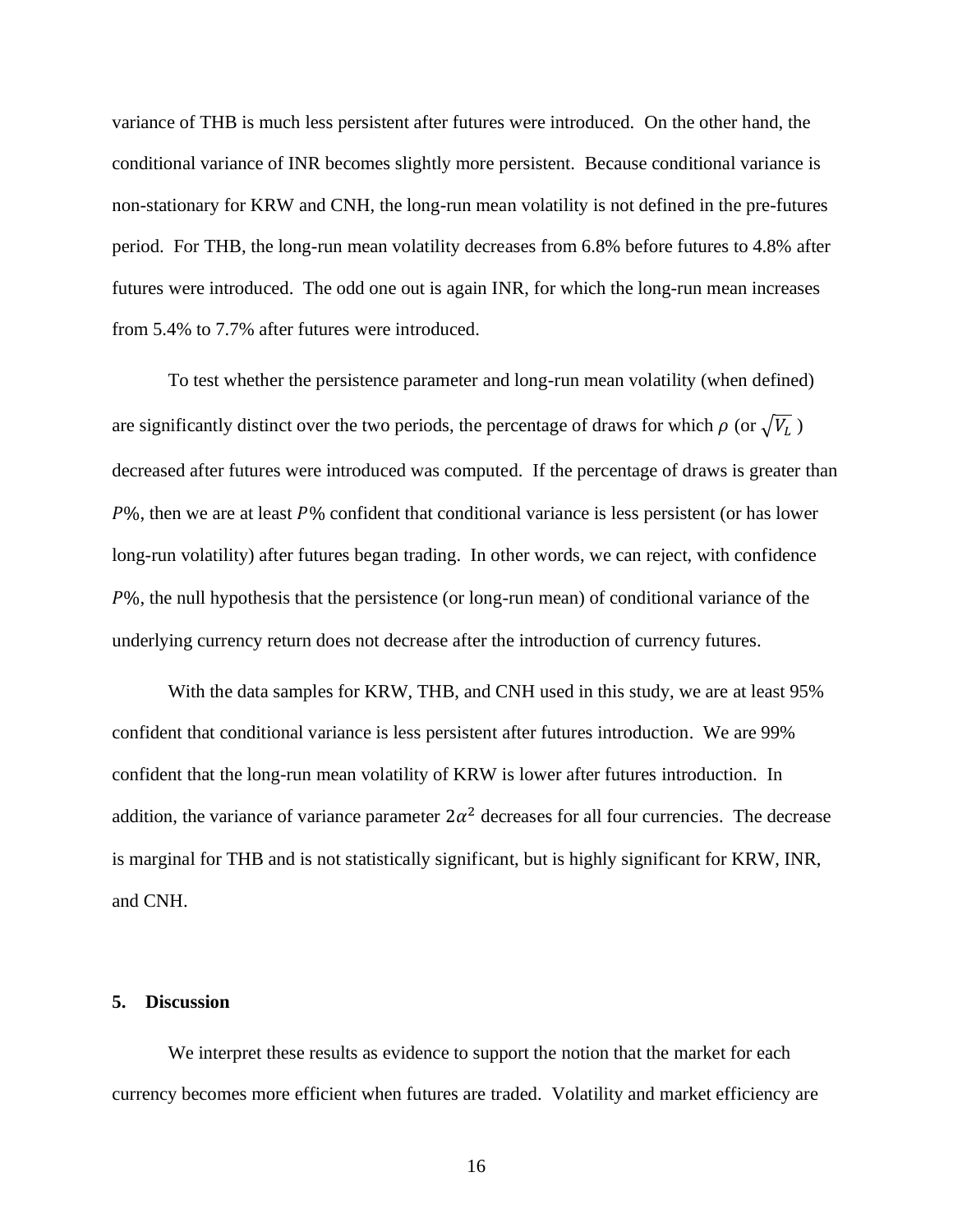intertwined. The conditional variance persistence  $(\rho)$  determines how long it will take for the shock of news to dissipate in our markets. In an efficient market, we assume that all news and information is already considered and reflected in prices. The more efficient the market, the less time it should take for the shock to dissipate. In other words, the more efficient the underlying market, the lower the conditional variance persistence parameter. Similarly, a decrease in the long-run mean volatility ( $\sqrt{V_L}$ ) implies an increase in market efficiency. In a high volatility environment, "prices will change by more than the value of the new information" implying an inefficient market (Engel and Morris, p. 26). The lower the long-run volatility, the less deviation from fundamental future values implied by an efficient market. A decrease in long-run volatility can also suggest an increase in the speed  $(\kappa)$  at which conditional variance reverts to its long-run mean; put differently, the speed at which any movement away from a base level of conditional variance is eliminated. In an efficient market, prices should react quickly and accurately to news shocks. The variance of variance can be thought of as the measure of sensitivity of the variance to shocks (Ishida & Engle, p.4). In an efficient market where all information is already reflected, the shocks of news should have slight impacts to variance. Therefore, the sensitivity to these shocks should also be slight. The more efficient the market, the less of a reaction to shocks.

[Segway into why India is different…]

Prior to 1991, India had a highly restrictive exchange control regime in which the rupee was not convertible for foreign investors. India initiated economic capital flow reforms in the early 1990s, but it has been a gradual and often interrupted process. In 2006, India began its 5-year process to shift to Fuller Capital Account Convertibility (FCAC) (Prabhakaran Nair & Prakash, p. 233). This enabled capital flows to be converted into foreign capital, albeit with multiple controls still in place. According to Arora, Rathinam, and Khan, "because of the increased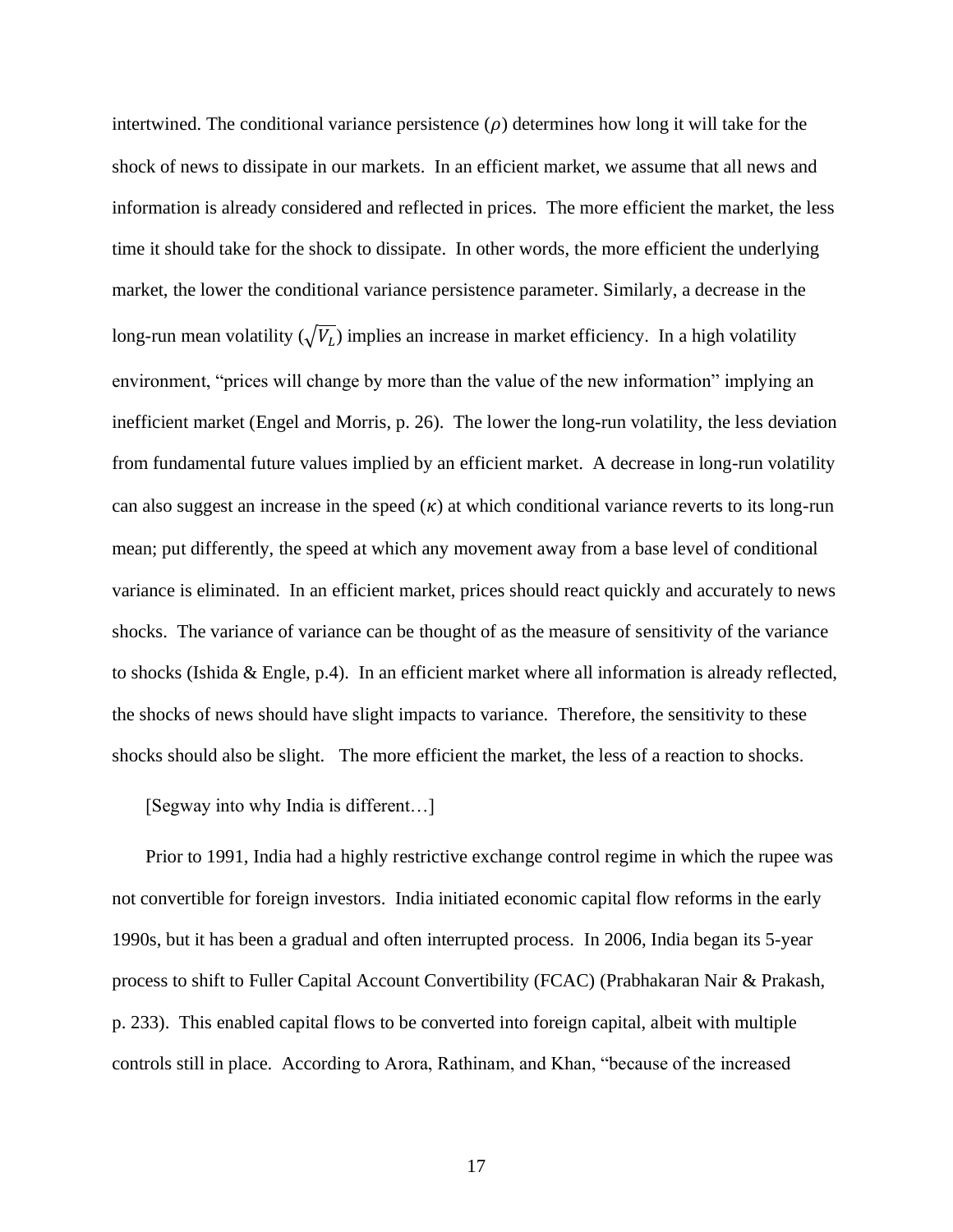openness of Indian economy in the past two decade, the financial crisis spilled over to India through financial as well as real channels" (p. 807).

In our results, we see the conditional variance of INR becomes slightly more persistent and the long-run mean volatility increases from 5.4% to 7.7% after futures while all other currencies saw a reduction. This significant difference in results may have been due to the timing of the introduction of currency futures in India. India introduced currency futures on August 29, 2008 – in the midst of the Global Financial Crisis. A large economic boom occurred in India in the years leading up to the Global Financial Crisis; as a result of the FCAC measures, Indian companies saw extreme growth and expansion. However, the under-developed stock market in India was still dominated by a few traded companies and a few major investors, including foreign institutional investors (FIIs). According to Ghosh and Chandrasekhar, these FIIs quickly realized they held extreme, manipulative power in the market; "This implicit manipulation of the market, if resorted to often enough, obviously generates a substantial increase in volatility" (p. 732). This increase in FII investment lead to an inflation in asset prices, an increase in underlying market volatility, and an appreciation of the rupee before the Global Financial Crisis. However, this four-year bull market did not last.

Because of the crisis, there was a large outflow of FII investment from India by investors looking to stabilize their investments. This created not only a large panic in Indian markets but also a sharp depreciation in the Indian rupee by more than 30% (Ghosh and Chandrasekhar, p. 732). The depreciation of the INR against the USD resulted from increased demand for USD by investors. The combination of long-term loss of investors with the significant impact of news on the underdeveloped market resulting in the sudden depreciation of the rupee could explain why the conditional variance persistence and the long-run mean volatility of the INR increased in the post-futures introduction period.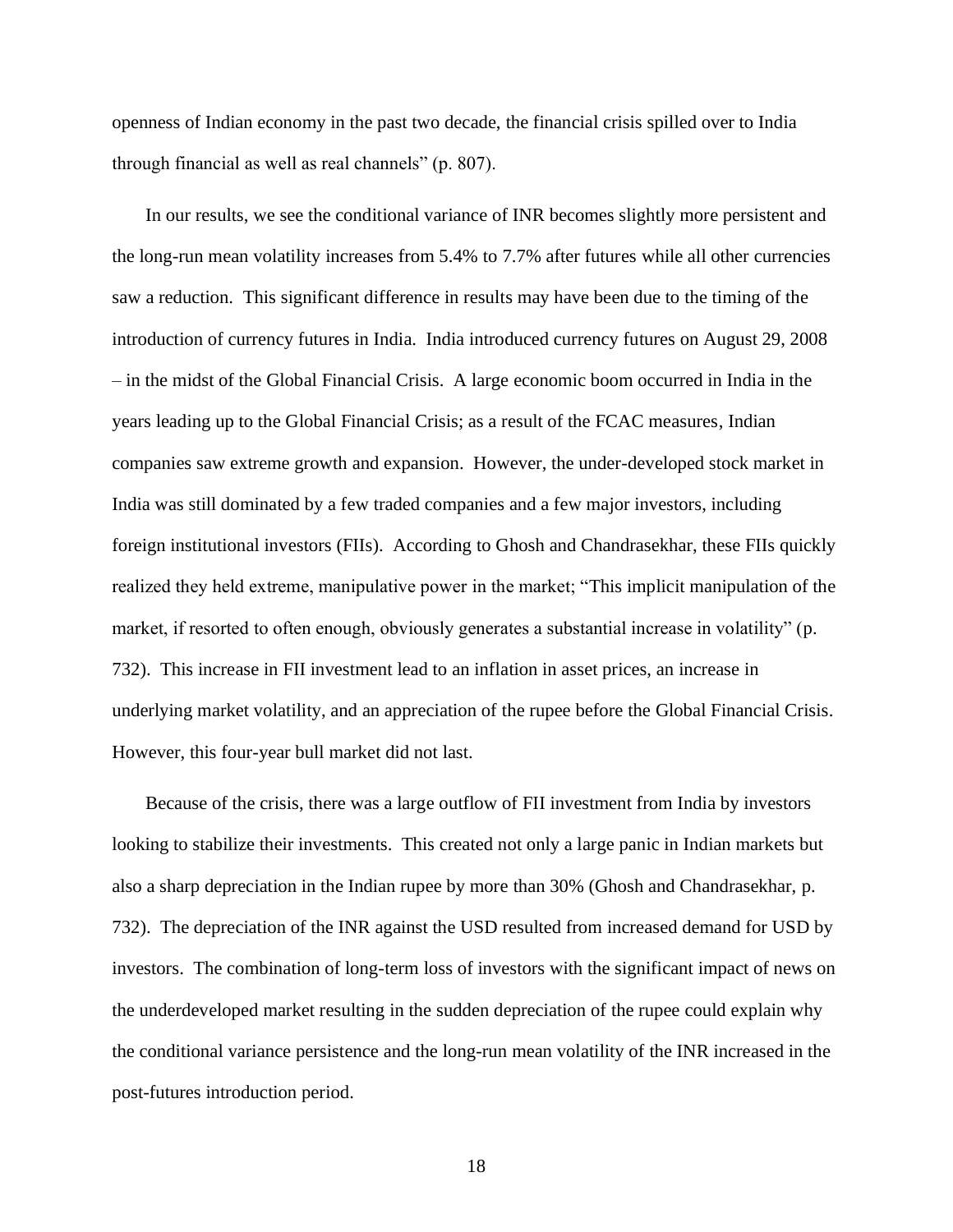#### **6. Conclusions**

This paper aims to investigate the impact of currency futures introduction on the volatility of the underlying currency. More specifically, the paper empirically tests whether the introduction of currency futures shows a significant change in the underlying currency volatility of four Asian emerging markets: Hong Kong, India, South Korea, and Thailand.

The volatility in each pre- and post-futures introduction period was examined through the use of a  $GARCH(1,1)$  model that allows a regime shift upon futures introduction. From our data we find a statistically significant decrease in conditional variance persistence after futures introduction for KRW, THB, and CNH. We also find a statistically significant decrease in the long-run mean volatility of KRW; for THB and CNH the conditional variance is non-stationary in the pre-futures period but is stationary in the post-futures period. For all four currencies, we find a decrease in the variance of variance parameter – statistically significant for all but THB. The results indicated that the introduction of futures on each underlying currency market has made the market more efficient. The outlier from the results is the Indian rupee (USD/INR), which displays an increase in both conditional variance and long-run mean volatility but, as mentioned above, does display a statistically significant decrease in the volatility of volatility parameter.

The paper aims to add not only the general literature on the impact of derivative contracts on underlying assets but more specifically, to the set of studies on emerging markets and currency derivatives to help complete a more robust picture of the impact of derivatives on our societies.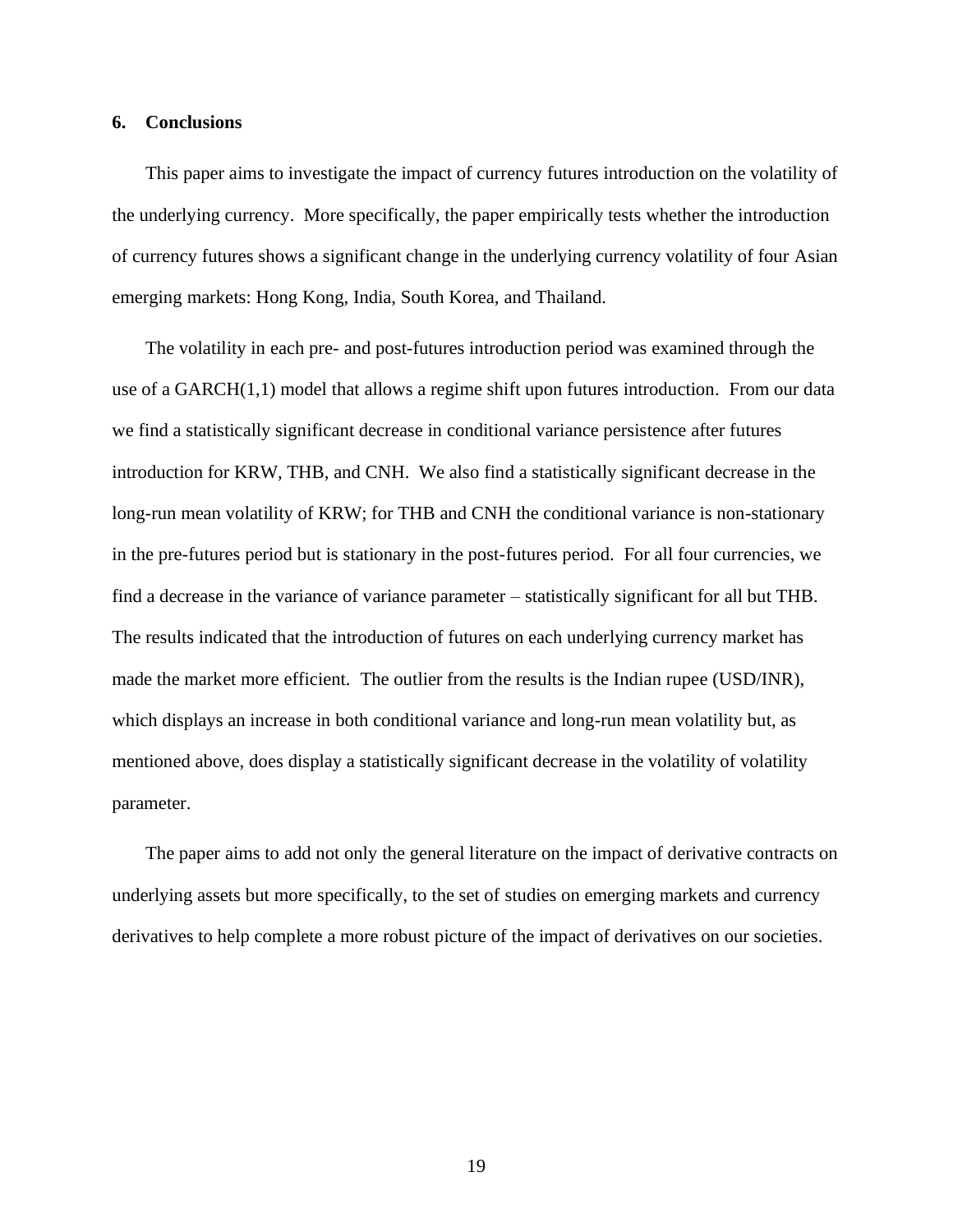#### **7. References**

- Arora, D., Rathinam, F.X., and Khan, M.S. (2010). *India's Experience during Current Global Crisis: A Capital Account Perspective*. Policy Research Institute, Ministry of Finance, Japan, Public Policy Review, Vol.6, No.5, pp. 807–836.
- Berkes, I., Horv´ath, L., and Kokoszka, P. (2003). *GARCH processes: Structure and estimation*. Bernoulli, Vol. 9, No. 2, pp. 201–227.
- Chiraz, A. (2016). *Does the Index Futures Destabilize the Underlying Spot Market? Some Evidence from French Stock Exchange*. Business and Economics Journal, Vol. 7, No. 3

Engle, C. and Morris, C. (1991). *Challenges to Stock Market Efficiency: Evidence from Mean Reversion Studies*. Economic Review, Federal Reserve Bank of Kansas City, vol. 76(Sep), pp. 21-35. Retrieved from: https://www.kansascityfed.org/publicat/econrev/EconRevArchive/1991/3-4q91enge.pdf

- Ghosh, J. and Chandrasekhar, C. P. (2009). *The costs of 'coupling': the global crisis and the Indian economy*. Cambridge Journal of Economics, Vol. 33, Issue 4, pp. 725–739.
- Gulen, H. and Mayhew, S. (2000). *Stock Index Futures Trading and Volatility in International Equity Markets*. The Journal of Futures Markets, Vol. 20, No. 7, pp. 661-685
- IMF. (2002). *The Role of Financial Derivatives in Emerging Markets*. Retrieved from: http://www.imf.org/external/pubs/ft/gfsr/2002/04/pdf/gfsr1202.pdf
- IMF. (2020). *IMF DataMapper*. Retrieved from: www.imf.org/external/datamapper/PPPSH@WEO/OEMDC/ADVEC/WEOWORLD/SM Q/SAQ/SEQ/CMQ/THA/EAQ/DA.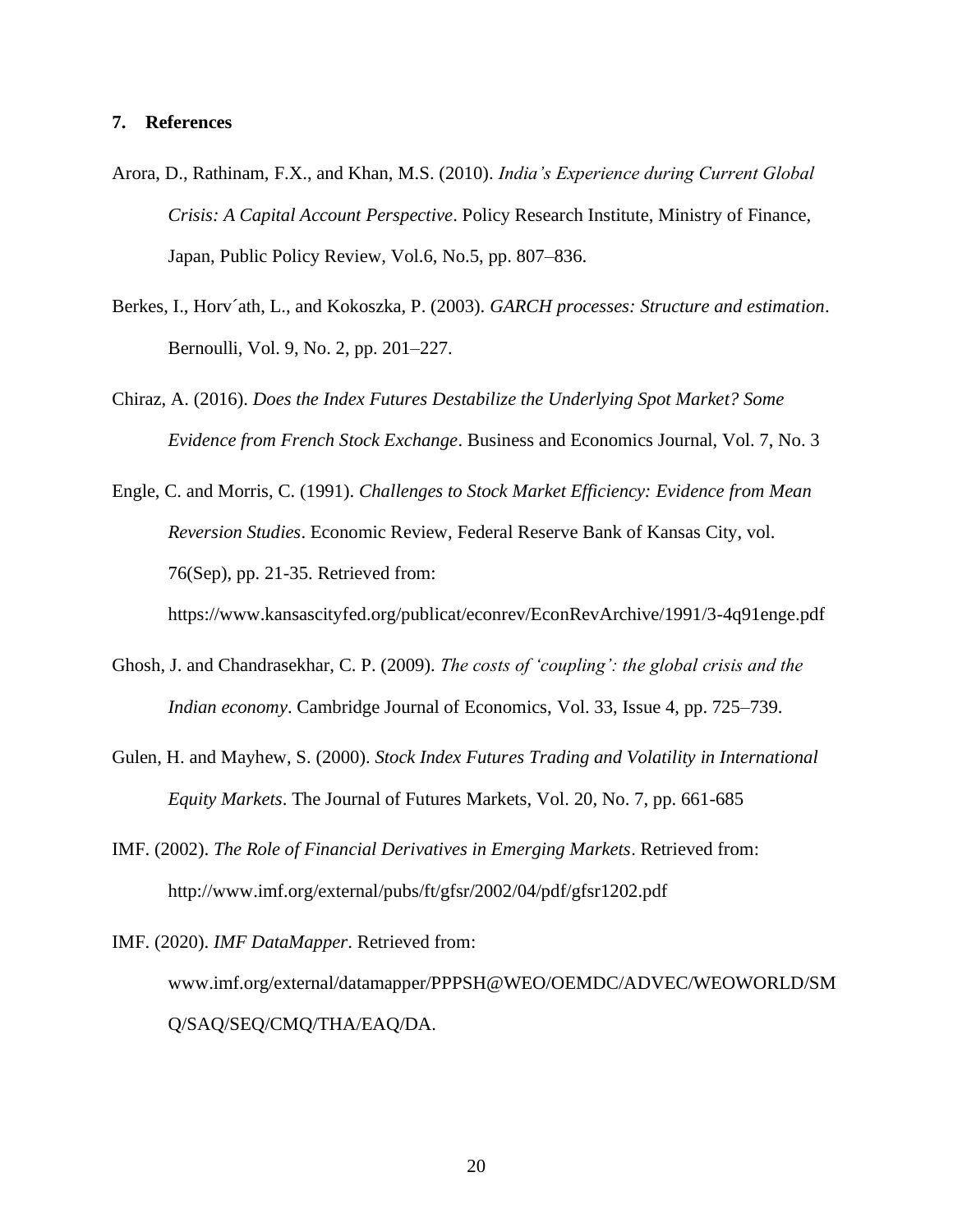- Ishida, I. and Engle, R. F. (2002). *Modeling Variance Of Variance: The Squareroot, The Affine, And The CEV GARCH Models.* Retrieved from: http://pages.stern.nyu.edu/~rengle/ishida.pdf
- Jochum, C. and Kodres, L. (1998). *Does the Introduction of Futures on Emerging Market Currencies Destabilize the Underlying Currencies?* International Monetary Fund, Vol. 45, No. 3.
- McDonald, R. L. (2006). *Derivatives Markets*. Boston, MA: Addison Wesley.
- Oduncu, A. (2011). *The Effects of Currency Futures Trading on Turkish Currency Market.*  Journal of BRSA Banking and Financial Markets, Vol. 5(1), pp. 97-109.
- Okur, M., Cagil, G., and Kiran, E. (2019). *The Impact of Futures Trading Over Spot Market Intraday Volatility: Evidence From an Emerging Market, Borsa Istanbul*. Research Journal of Finance and Accounting, Vol. 10, No. 2, pp. 62-71.
- Prabhakaran Nair, V R, and B A Prakash. (2012). "External Sector Reforms in India." *Indian Economy since 1991: Economic Reforms and Performance*. 2nd ed., Pearson, 2012, pp. 227–240.
- Sakthivel, P., Chittedi, K., Sakyi, D., and Anand, V. (2017). *The Effect of Currency Futures on Volatility of Spot Exchange Rates: Evidence from India.* International Journal of Economic Research, Vol. 14, No. 10, pp. 427-437.
- Siddiqui, Adil. (2012). *Thailand Welcomes Currency Futures: Finance Magnates*. Finance Magnates | Financial and Business News, Finance Magnates. www.financemagnates.com/forex/brokers/thailand-welcomes-currency-futures/.
- Sill, K. (1997). *The Economic Benefits and Risks Of Derivative Securities*. Retrieved from: https://pdfs.semanticscholar.org/b32e/9fe71ad47164919dccaae16bb949ef0780b9.pdf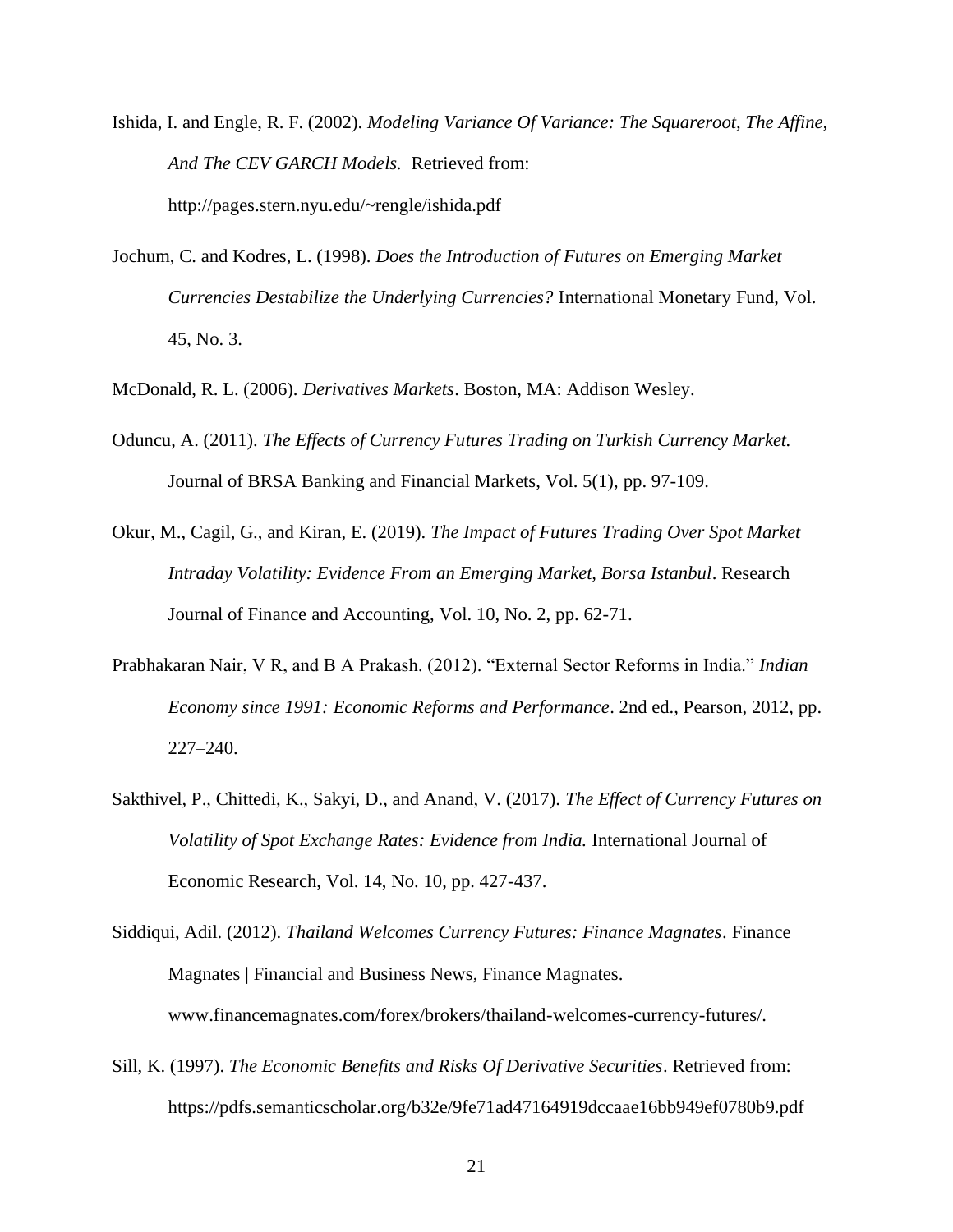Singh, S. and Tripathi, L.K. (2016). *A Critical Evaluation of Volatility in Indian Currency Market.* Research Journal of Finance and Accounting, Vol.7(9), pp. 26-34.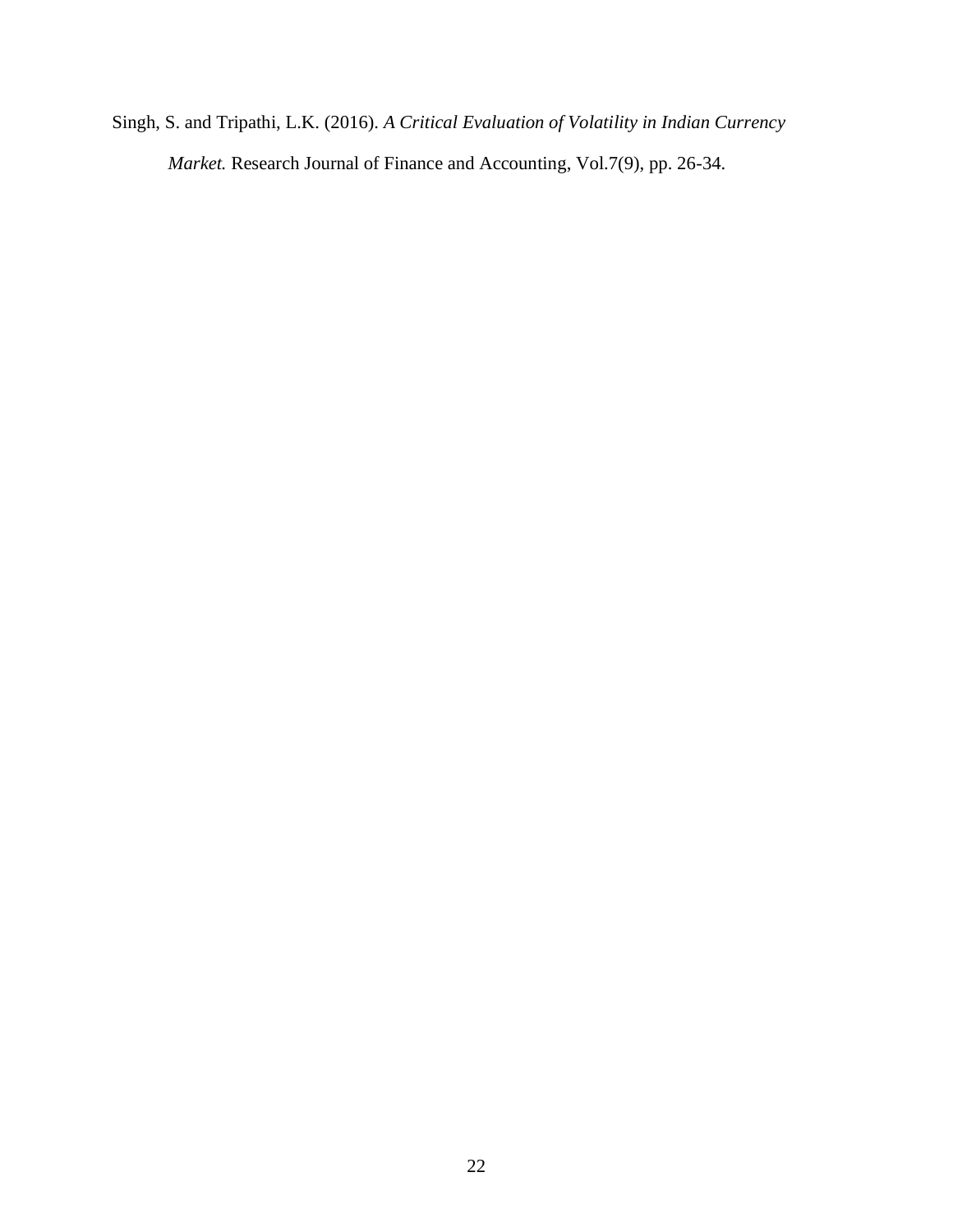

<span id="page-23-0"></span>*Figure 1. GDP vs. Year (for Advanced Economies, Emerging and Developing Asian Economies and Emerging Market and Developing Economies)*

| <b>Currency</b> | Data Period         | <b>Futures Date</b> | Obs. Pre- | <b>Obs. Post-</b> |
|-----------------|---------------------|---------------------|-----------|-------------------|
| <b>USD/KRW</b>  | 1/2/1989-11/8/2019  | 4/23/1999           | 2,689     | 5,260             |
| USD/INR         | 1/1/1998-11/8/2019  | 8/29/2008           | 2,768     | 2,699             |
| USD/THB         | 1/3/2000-11/8/2019  | 6/5/2012            | 3,241     | 1,866             |
| <b>USD/CNH</b>  | 8/23/2010-11/8/2019 | 9/17/2012           | 538       | 1,864             |

<span id="page-23-1"></span>*Table 1. Data Periods*

The data period used for each currency, the date when futures were introduced, and the number of daily observations before and after the introduction of respective currency futures.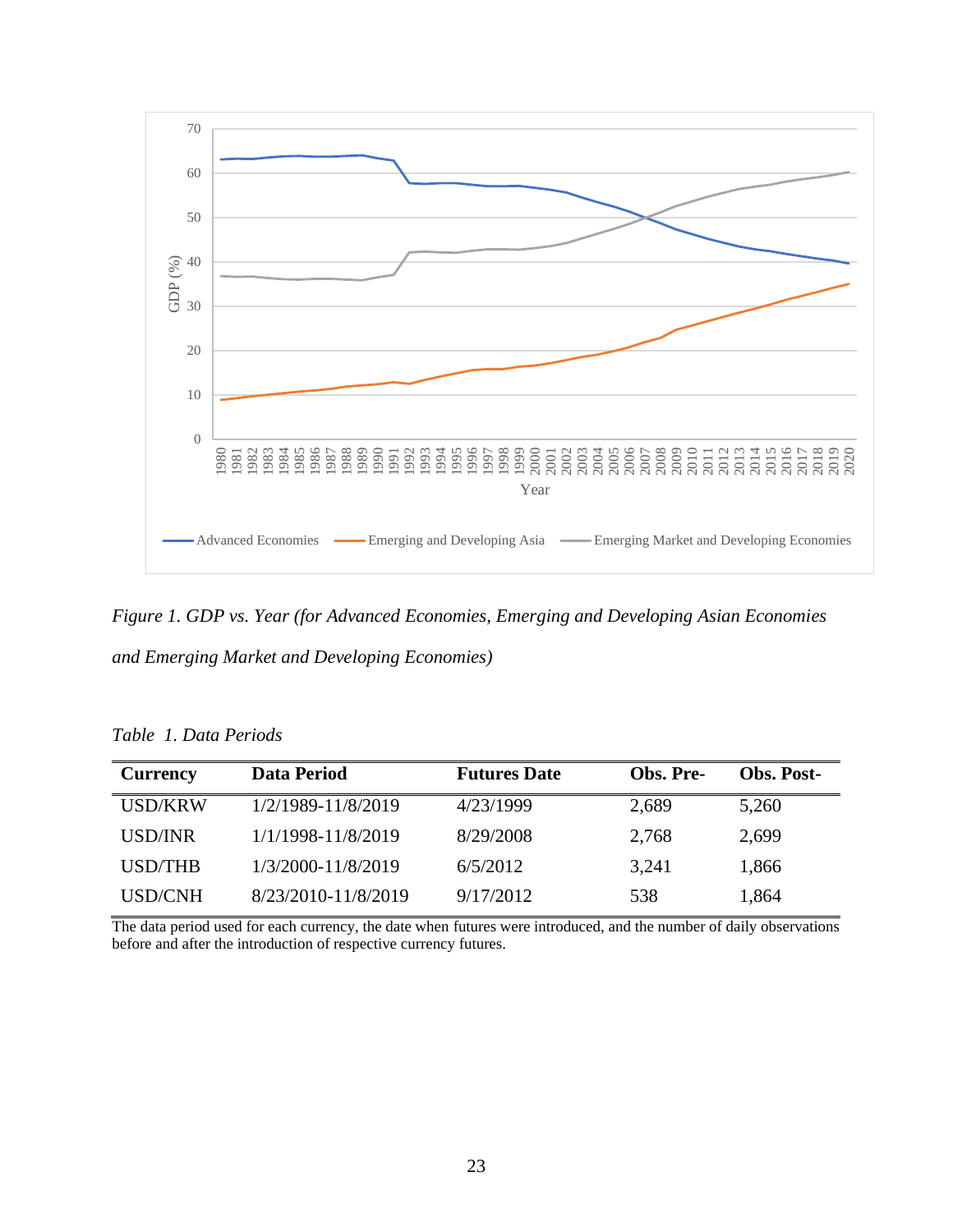| Currency       | <b>Mean</b> | Std. Dev. | <b>Skewness</b> | <b>Kurtosis</b> | <b>J-B Test</b> |  |  |
|----------------|-------------|-----------|-----------------|-----------------|-----------------|--|--|
| Overall        |             |           |                 |                 |                 |  |  |
| <b>USD/KRW</b> | 9.67E-05    | 0.007910  | 1.572125        | 126.7631        | 5077129         |  |  |
| <b>USD/INR</b> | 0.000117    | 0.003891  | 0.286652        | 12.39165        | 20170.49        |  |  |
| <b>USD/THB</b> | $-3.37E-05$ | 0.003176  | 0.317830        | 13.22121        | 22321.36        |  |  |
| <b>USD/CNH</b> | 1.89E-05    | 0.002333  | 0.574222        | 17.39751        | 20886.79        |  |  |
|                |             |           | Pre-Futures     |                 |                 |  |  |
| <b>USD/KRW</b> | 0.000257    | 0.010211  | 2.208437        | 118.8543        | 1505474         |  |  |
| <b>USD/INR</b> | 4.25E-05    | 0.002428  | $-0.005377$     | 16.86234        | 22154.97        |  |  |
| <b>USD/THB</b> | $-4.36E-05$ | 0.003325  | 0.504205        | 15.26325        | 20439.55        |  |  |
| <b>USD/CNH</b> | $-0.000114$ | 0.001820  | 1.189505        | 14.98090        | 3338.388        |  |  |
| Post-Futures   |             |           |                 |                 |                 |  |  |
| <b>USD/KRW</b> | 1.60E-05    | 0.006424  | $-0.153780$     | 52.38216        | 534480.1        |  |  |
| <b>USD/INR</b> | 0.000190    | 0.004961  | 0.247331        | 8.496426        | 3424.962        |  |  |
| <b>USD/THB</b> | $-1.51E-05$ | 0.002900  | $-0.169525$     | 6.321167        | 866.5322        |  |  |
| <b>USD/CNH</b> | 5.64E-05    | 0.002461  | 0.471992        | 16.82085        | 14904.78        |  |  |

*Table 2. Descriptive Statistics*

<span id="page-24-0"></span>*Table 3. Unit Root Test Summary Results*

| <b>Currency</b> | <b>ADF</b> (Level) | $ADF$ (1 <sup>st</sup> Difference) |
|-----------------|--------------------|------------------------------------|
| USD/KRW         | $-3.4561**$        | $-12.9303***$                      |
| USD/INR         | $-1.4550$          | $-30.3720***$                      |
| USD/THB         | $-1.9895$          | $-70.1014***$                      |
| USD/CNH         | $-1.0255$          | -48.5320***                        |

\*\*\* indicates significance at a 1% level

\*\* indicates significance at a 5% level